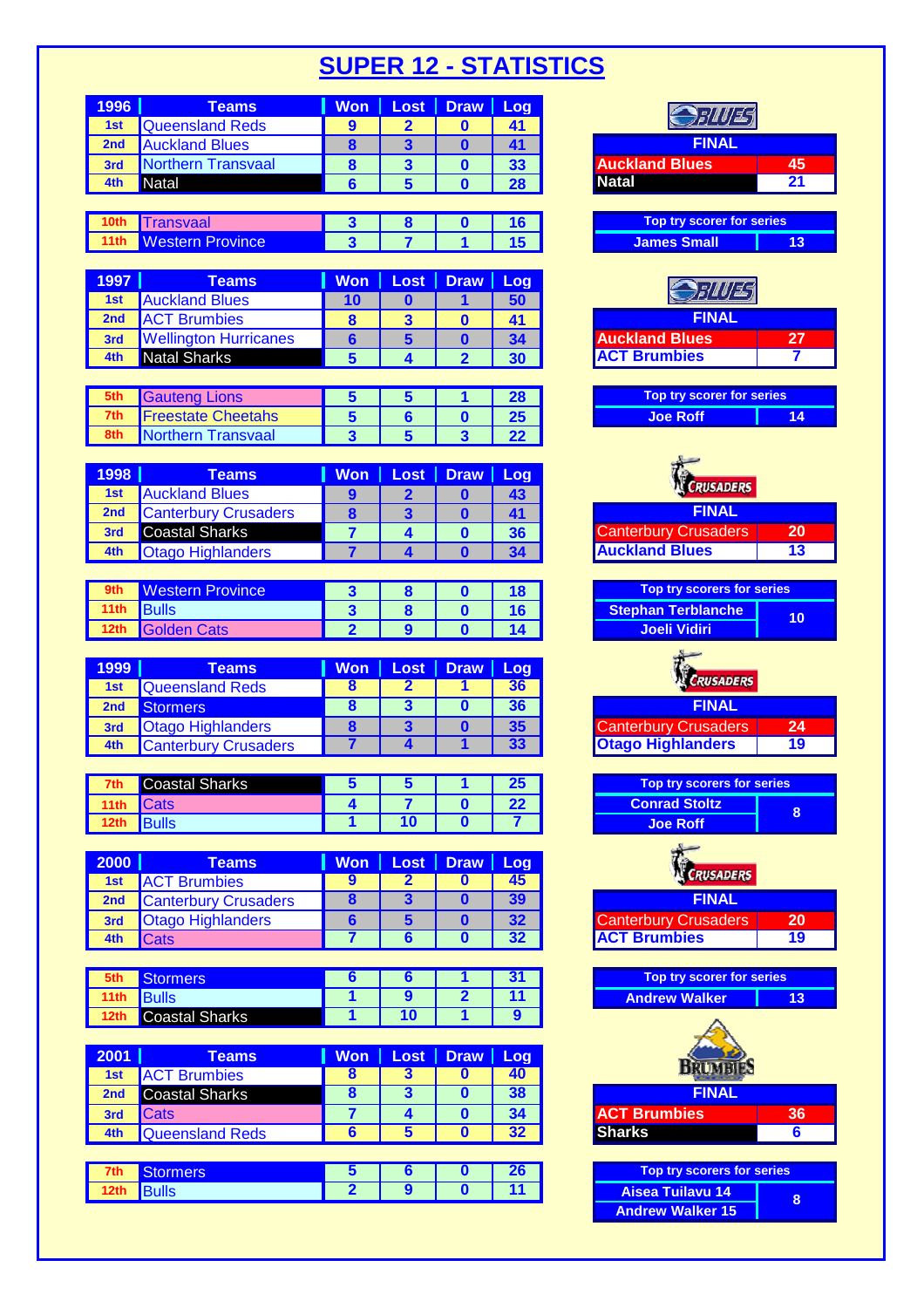| 2002 | Teams                       | <b>Won</b> | Lost   Draw   Log |    |                             |    |
|------|-----------------------------|------------|-------------------|----|-----------------------------|----|
| 1st  | <b>Canterbury Crusaders</b> |            |                   |    | <b>CRUSADERS</b>            |    |
| 2nd  | NSW Waratahs                |            |                   | 39 | <b>FINAL</b>                |    |
| 3rd  | <b>ACT Brumbies</b>         |            |                   | 38 | <b>Canterbury Crusaders</b> | 31 |
|      | <b>Otago Highlanders</b>    |            |                   |    | <b>ACT Brumbies</b>         | 13 |

| 7th              | Stormers <sup>1</sup> |  |  | Top try scorer for series |    |
|------------------|-----------------------|--|--|---------------------------|----|
| 10th             | <b>Coastal Sharks</b> |  |  | <b>Roger Randle 14</b>    | 12 |
| 11th             | <b>I</b> Cats         |  |  |                           |    |
| 12 <sub>th</sub> | <b>Bulls</b>          |  |  |                           |    |

| 2003            | Teams                        |  | Won   Lost   Draw   Log |    |                             |    |
|-----------------|------------------------------|--|-------------------------|----|-----------------------------|----|
| 1st             | <b>Auckland Blues</b>        |  |                         |    |                             |    |
| 2 <sub>nd</sub> | <b>Canterbury Crusaders</b>  |  |                         |    | FINAL                       |    |
| 3rd             | <b>Wellington Hurricanes</b> |  |                         | 35 | <b>Auckland Blues</b>       | 21 |
| 4th             | <b>Brumbies</b>              |  |                         |    | <b>Canterbury Crusaders</b> | 17 |

| 6th  | Bulls         |  |  | Top try scorer for series |
|------|---------------|--|--|---------------------------|
| 9th  | Stormers      |  |  | 12<br><b>Doug Howlett</b> |
| 11th | <b>Sharks</b> |  |  |                           |
| 12th | <b>Cats</b>   |  |  |                           |

| 2004            | Teams                       | <b>Won</b> | Lost   Draw | Log | <b>Salara</b> Do            |    |  |  |  |
|-----------------|-----------------------------|------------|-------------|-----|-----------------------------|----|--|--|--|
| 1st             | <b>ACT Brumbies</b>         |            |             |     |                             |    |  |  |  |
| 2 <sub>nd</sub> | <b>Canterbury Crusaders</b> |            |             |     | FINAL                       |    |  |  |  |
| 3rd             | <b>Stormers</b>             |            |             | 22  | <b>ACT Brumbies</b>         | 47 |  |  |  |
| 4th             | <sup>∙</sup> ∩hiefs         |            |             |     | <b>Canterbury Crusaders</b> | 38 |  |  |  |

| 6th             | roure         |  |  | Top try scorer for series   |
|-----------------|---------------|--|--|-----------------------------|
| 7th             | <b>Sharks</b> |  |  | Stirling Mortlock 13<br>4 O |
| i natu<br>i ztn | Udlð          |  |  |                             |

| 2005 | Teams                        | <b>Won</b> | Lost   Draw   Log |    |                             |    |
|------|------------------------------|------------|-------------------|----|-----------------------------|----|
| 1st  | <b>Canterbury Crusaders</b>  |            |                   | 44 | <b>CRUSADERS</b>            |    |
| 2nd  | <b>NSW Waratahs</b>          |            |                   | 44 | <b>FINAL</b>                |    |
| 3rd  | <b>Bulls</b>                 |            |                   |    | <b>Canterbury Crusaders</b> | 35 |
| 4th  | <b>Wellington Hurricanes</b> |            |                   |    | <b>NSW Waratahs</b>         | 25 |

| 9th     | Stormer     |  |  | Top try scorer for series |    |
|---------|-------------|--|--|---------------------------|----|
| ll 11th | <b>Cats</b> |  |  | <b>Rico Gear 14</b>       | 15 |
| 12th    | Sharks      |  |  |                           |    |

| <b>RUSADERS</b>                                          |                 |
|----------------------------------------------------------|-----------------|
| <b>FINAL</b>                                             |                 |
| <b>Canterbury Crusaders</b>                              | 31              |
| <b>ACT Brumbies</b>                                      | $\overline{13}$ |
|                                                          |                 |
| Top try scorer for series                                |                 |
| <b>Roger Randle 14</b>                                   | $\overline{12}$ |
|                                                          |                 |
|                                                          |                 |
|                                                          |                 |
|                                                          |                 |
| <b>FINAL</b>                                             |                 |
| uckland Blues                                            | 21              |
| <b>Canterbury Crusaders</b>                              | $\overline{17}$ |
|                                                          |                 |
| Top try scorer for series                                |                 |
| <b>Doug Howlett</b>                                      | $\overline{12}$ |
|                                                          |                 |
|                                                          |                 |
|                                                          |                 |
| <b>BRUMBIE</b>                                           |                 |
| <b>FINAL</b>                                             |                 |
| <b>ACT Brumbies</b>                                      | 47              |
| <b>Canterbury Crusaders</b>                              | 38              |
|                                                          |                 |
| Top try scorer for series<br><b>Stirling Mortlock 13</b> | $\overline{10}$ |
|                                                          |                 |
|                                                          |                 |
|                                                          |                 |
| <b>RUSADERS</b>                                          |                 |
| <b>FINAL</b>                                             |                 |
| <b>Canterbury Crusaders</b>                              | 35              |
| <b>NSW Waratahs</b>                                      | $\overline{25}$ |
|                                                          |                 |
| Top try scorer for series<br>$Diag$ Coar 14              | $\overline{4E}$ |
|                                                          |                 |

### **SUPER 14 - STATISTICS**

| 2006             | <b>Teams</b>                 | <b>Won</b> | Loss <sub>1</sub> | Draw   Log |    |                                   |  |  |
|------------------|------------------------------|------------|-------------------|------------|----|-----------------------------------|--|--|
| 1st              | <b>Canterbury Crusaders</b>  | 11         |                   |            | 51 | CRUSADERS                         |  |  |
| 2nd              | <b>Wellington Hurricanes</b> | 10         | 3                 |            | 47 | <b>FINAL</b>                      |  |  |
| 3rd              | <b>NSW Waratahs</b>          | 9          | 4                 | 0          | 45 | <b>Canterbury Crusaders</b>       |  |  |
| 4th              | <b>Bulls</b>                 |            | 5                 |            | 38 | <b>Wellington Hurricanes</b>      |  |  |
|                  |                              |            |                   |            |    |                                   |  |  |
|                  |                              |            |                   |            |    |                                   |  |  |
| 5th              | <b>Sharks</b>                |            | О                 |            | 38 | <b>Top try scorers for series</b> |  |  |
| 10th             | <b>Cheetahs</b>              | 5          | 8                 | O          | 27 | <b>Lome Fa'atau</b>               |  |  |
| 11 <sub>th</sub> | <b>Stormers</b>              | 4          | 8                 |            | 23 | <b>Scott Staniforth</b>           |  |  |

| <b>CRUSADERS</b>                  |    |
|-----------------------------------|----|
| <b>FINAL</b>                      |    |
| <b>Canterbury Crusaders</b>       | 19 |
| <b>Wellington Hurricanes</b>      | 14 |
|                                   |    |
| <b>Top try scorers for series</b> |    |
| <b>Lome Fa'atau</b>               |    |
| Caall Clanifarth                  |    |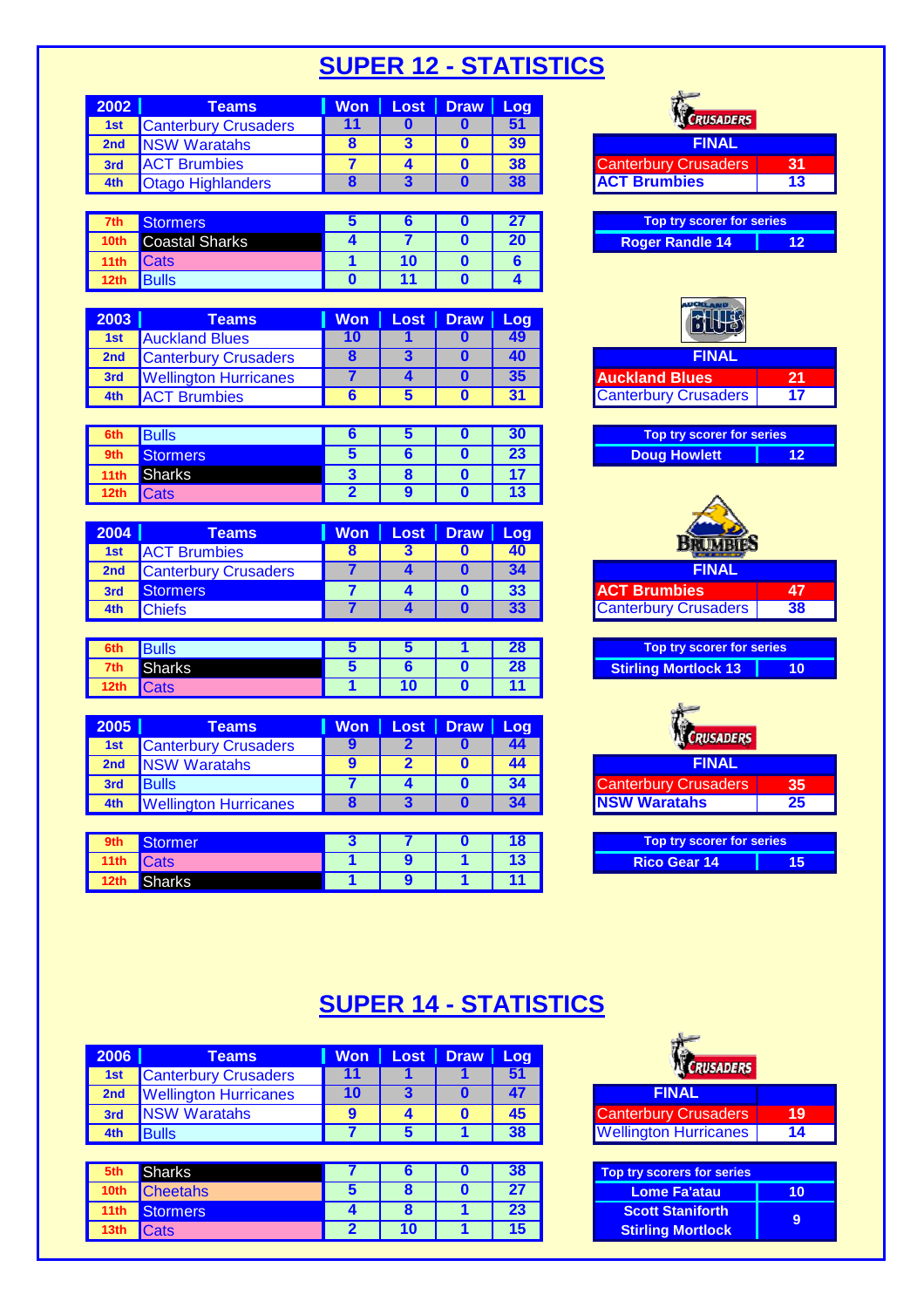|                   |                                |                              |                                           |                         |                       | <b>SUPER 14 - STATISTICS</b>                                                                                                   |
|-------------------|--------------------------------|------------------------------|-------------------------------------------|-------------------------|-----------------------|--------------------------------------------------------------------------------------------------------------------------------|
| 2007              | <b>Teams</b>                   | <b>Won</b>                   | Lost                                      | $Draw \mid$             | Log                   |                                                                                                                                |
| 1st               | <b>Sharks</b>                  | 10                           | 3                                         | 0                       | 45                    |                                                                                                                                |
| 2nd               | <b>Bulls</b>                   | $\boldsymbol{9}$             | 4                                         | $\mathbf 0$             | 42                    |                                                                                                                                |
| 3rd               | <b>Crusaders</b>               | $\overline{\mathbf{8}}$      | 5                                         | $\mathbf{0}$            | 42                    | <b>FINAL</b>                                                                                                                   |
| 4th               | <b>Blues</b>                   | $\overline{9}$               | $\overline{\mathbf{A}}$                   | $\mathbf{0}$            | 42                    | <b>Bulls</b><br>20                                                                                                             |
| 10th              | <b>Stormers</b>                | $6\phantom{1}6$              | 7                                         | 0                       | 27                    | $\overline{19}$<br><b>Sharks</b>                                                                                               |
| 11th              | <b>Cheetahs</b>                | 4                            | $\boldsymbol{8}$                          | 1                       | 22                    | Top try scorer for series                                                                                                      |
| 12th              | <b>Lions</b>                   |                              | 8                                         | $\mathbf{0}$            | 22                    | <b>JP Pietersen</b><br>12                                                                                                      |
|                   |                                |                              |                                           |                         |                       |                                                                                                                                |
| 2008              | <b>Teams</b>                   | <b>Won</b>                   | <b>Lost</b>                               | <b>Draw</b>             | Log                   | <b>CRUSADERS</b>                                                                                                               |
| 1st<br>2nd        | <b>Crusaders</b><br>Waratahs   | 11<br>9                      | $\overline{2}$<br>$\overline{\mathbf{3}}$ | $\bf{0}$<br>1           | $\overline{52}$<br>43 | <b>FINAL</b>                                                                                                                   |
| 3rd               | Sharks                         | $\overline{9}$               | $\overline{\mathbf{3}}$                   | 1                       | 42                    | <b>Crusaders</b><br>$\overline{20}$                                                                                            |
| 4th               | <b>Hurricanes</b>              | $\bf{8}$                     | $\overline{\mathbf{4}}$                   | $\blacktriangleleft$    | 41                    | $\overline{12}$<br><b>Waratahs</b>                                                                                             |
| 5th               | <b>Stormers</b>                | $\boldsymbol{8}$             | 4                                         | 1                       | 41                    | Top try scorers for series                                                                                                     |
| 10th              | <b>Bulls</b>                   | $6\phantom{a}$               | $\overline{7}$                            | $\mathbf 0$             | 28                    | <b>Lelia Masaga</b><br>8                                                                                                       |
| 13th              | <b>Cheetahs</b>                | 1                            | 12                                        | $\mathbf 0$             | 13                    | <b>Akona Ndungane</b>                                                                                                          |
| 14 <sub>th</sub>  | <b>Lions</b>                   | $\overline{2}$               | 10                                        | $\overline{\mathbf{1}}$ | 12                    | $\overline{7}$<br><b>Jongi Nokwe</b>                                                                                           |
|                   |                                |                              |                                           |                         |                       | <b>Ma'a Nonu</b>                                                                                                               |
| 2009              | <b>Teams</b>                   | <b>Won</b>                   | <b>Lost</b>                               | <b>Draw</b>             | Log                   |                                                                                                                                |
| 1st               | <b>Bulls</b>                   | 10                           | 3                                         | 0                       | 46                    | BIITIS                                                                                                                         |
| 2nd               | <b>Chiefs</b>                  | $\boldsymbol{9}$             | 4                                         | $\bf{0}$                | 45                    |                                                                                                                                |
| 3rd               | <b>Hurricanes</b>              | 9                            | 4                                         | $\bf{0}$                | 44                    | <b>FINAL</b>                                                                                                                   |
| 4th               | <b>Crusaders</b>               | $\bf{8}$                     | 4                                         | 1                       | 41                    | <b>Bulls</b><br>61                                                                                                             |
| 6th               | <b>Sharks</b>                  | $\boldsymbol{8}$             | 5                                         | 0                       | 38                    | <b>Chiefs</b><br>$\overline{17}$                                                                                               |
| 10th              | <b>Stormers</b>                | $\overline{\mathbf{5}}$      | $\bf{8}$                                  | $\mathbf 0$             | 27                    | Top try scorers for series                                                                                                     |
| 12th              | Lions                          | 4                            | $\boldsymbol{9}$                          | $\mathbf 0$             | 25                    | <b>Ma'a Nonu</b><br>9                                                                                                          |
| 14th              | <b>Cheetahs</b>                | $\overline{2}$               | 11                                        | $\mathbf{0}$            | 12                    | <b>Bryan Habana</b><br>$\bf{8}$                                                                                                |
|                   |                                |                              |                                           |                         |                       |                                                                                                                                |
| 2010              | <b>Teams</b>                   | <b>Won</b>                   | <b>Lost</b>                               | <b>Draw</b>             | Log                   |                                                                                                                                |
| 1st               | <b>Bulls</b>                   | 10                           | $\overline{\mathbf{3}}$                   | $\bf{0}$                | 47                    |                                                                                                                                |
| 2nd               | <b>Stormers</b>                | $\boldsymbol{9}$             | $\overline{\mathbf{4}}$                   | $\mathbf 0$             | 44                    | <b>FINAL</b>                                                                                                                   |
| 3rd               | <b>Waratahs</b>                | $\boldsymbol{9}$             | 4                                         | $\bf{0}$                | 43                    | <b>Bulls</b><br>25                                                                                                             |
| 4th               | <b>Crusaders</b>               | $\overline{\mathbf{8}}$      | $\blacktriangle$                          | 1                       | 41                    | <b>Stormers</b><br>$\overline{\mathbf{17}}$                                                                                    |
| 9th               | <b>Sharks</b>                  | $\overline{7}$               | $6\phantom{1}6$                           | $\bf{0}$                | 33                    | Top try scorers for series                                                                                                     |
| 10th              | <b>Cheetahs</b>                | $5\phantom{1}$               | $\overline{7}$                            | 1                       | 26                    | <b>Drew Mitchell</b><br>9                                                                                                      |
| 14th              | Lions                          | $\bf{0}$                     | 13                                        | $\mathbf{0}$            | 5                     | Joe Rokocoko                                                                                                                   |
|                   |                                | <b>SUPER 15 - STATISTICS</b> |                                           |                         |                       |                                                                                                                                |
| 2011              | <b>Teams</b>                   |                              |                                           |                         |                       |                                                                                                                                |
|                   |                                |                              |                                           |                         |                       |                                                                                                                                |
|                   |                                | <b>Won</b>                   | Lost                                      | <b>Draw</b>             | Log                   |                                                                                                                                |
| 1st<br>2nd        | <b>Reds</b>                    | 13                           | $\mathbf{3}$                              | $\mathbf{0}$            | 66                    |                                                                                                                                |
| 3rd               | <b>Stormers</b>                | 12                           | $\overline{\mathbf{4}}$                   | $\mathbf 0$             | 63                    | <b>FINAL</b>                                                                                                                   |
| 4th               | <b>Crusaders</b>               | 11                           | 4                                         | 1<br>1                  | 61                    |                                                                                                                                |
| 5th               | <b>Blues</b>                   | 10                           | $5\phantom{1}$                            |                         | 60                    | <b>Reds</b><br>18<br><b>Crusaders</b><br>13                                                                                    |
| 6th               | <b>Waratahs</b>                | 10                           | $6\phantom{1}6$                           | 0<br>1                  | 57                    | <b>Top try scorers for series</b>                                                                                              |
| 7th               | <b>Sharks</b>                  | 10                           | $5\phantom{1}$                            |                         | 57                    |                                                                                                                                |
| 11 <sub>th</sub>  | <b>Bulls</b>                   | 10                           | 6                                         | $\bf{0}$                | 54                    | <b>Bjorn Basson</b><br>9                                                                                                       |
| 14th              | <b>Cheetahs</b>                | 5<br>$\overline{\mathbf{3}}$ | 11<br>12                                  | $\mathbf{0}$<br>1       | 40<br>29              | <b>Sarel Pretorius</b><br>8                                                                                                    |
|                   | Lions                          |                              |                                           |                         |                       | <b>Rene Ranger</b><br>Performance of top 3 SA teams on overseas tours - 1998 to 2011 (Totals & averages for the past 14 years) |
|                   |                                | <b>Points</b>                | <b>Points</b>                             | <b>Tries</b>            | <b>Tries</b>          | <b>Bonus</b><br><b>Average</b>                                                                                                 |
|                   | <b>Team</b>                    | against                      | for                                       | against                 | for                   | <b>Match points</b><br>points                                                                                                  |
|                   | 2008 & 2011 Stormers           | 1500                         | 1274                                      | 173                     | 144                   | 117<br>8.36<br>27                                                                                                              |
|                   | 1998, 2009 & 2011 Sharks       | 1681                         | 1299                                      | 190                     | 150                   | 29<br>111<br>7.93                                                                                                              |
|                   |                                | 1901                         | 1122                                      | 233                     | 130                   | 70<br>20<br>5.00                                                                                                               |
|                   |                                |                              |                                           |                         |                       | Appearances of SA teams in Semi-Finals & Finals - 1996 to 2011 (Totals & averages for the past 16 years)                       |
|                   | <b>SA Teams in Semi-Finals</b> | #                            |                                           |                         |                       | <b>SA Teams in Finals</b><br>#                                                                                                 |
| 2007 & 2009 Bulls | <b>Sharks</b>                  | 6                            |                                           |                         |                       | <b>Sharks</b><br>3                                                                                                             |
|                   | <b>Bulls</b>                   | $6\phantom{1}$               |                                           |                         |                       | <b>Bulls</b><br>3                                                                                                              |
|                   | <b>Stormers</b>                | 4                            |                                           |                         |                       | <b>Stormers</b><br>1                                                                                                           |
|                   | Lions                          | $\bf{0}$                     |                                           |                         |                       | <b>Tour points</b><br>Lions<br>$\bf{0}$                                                                                        |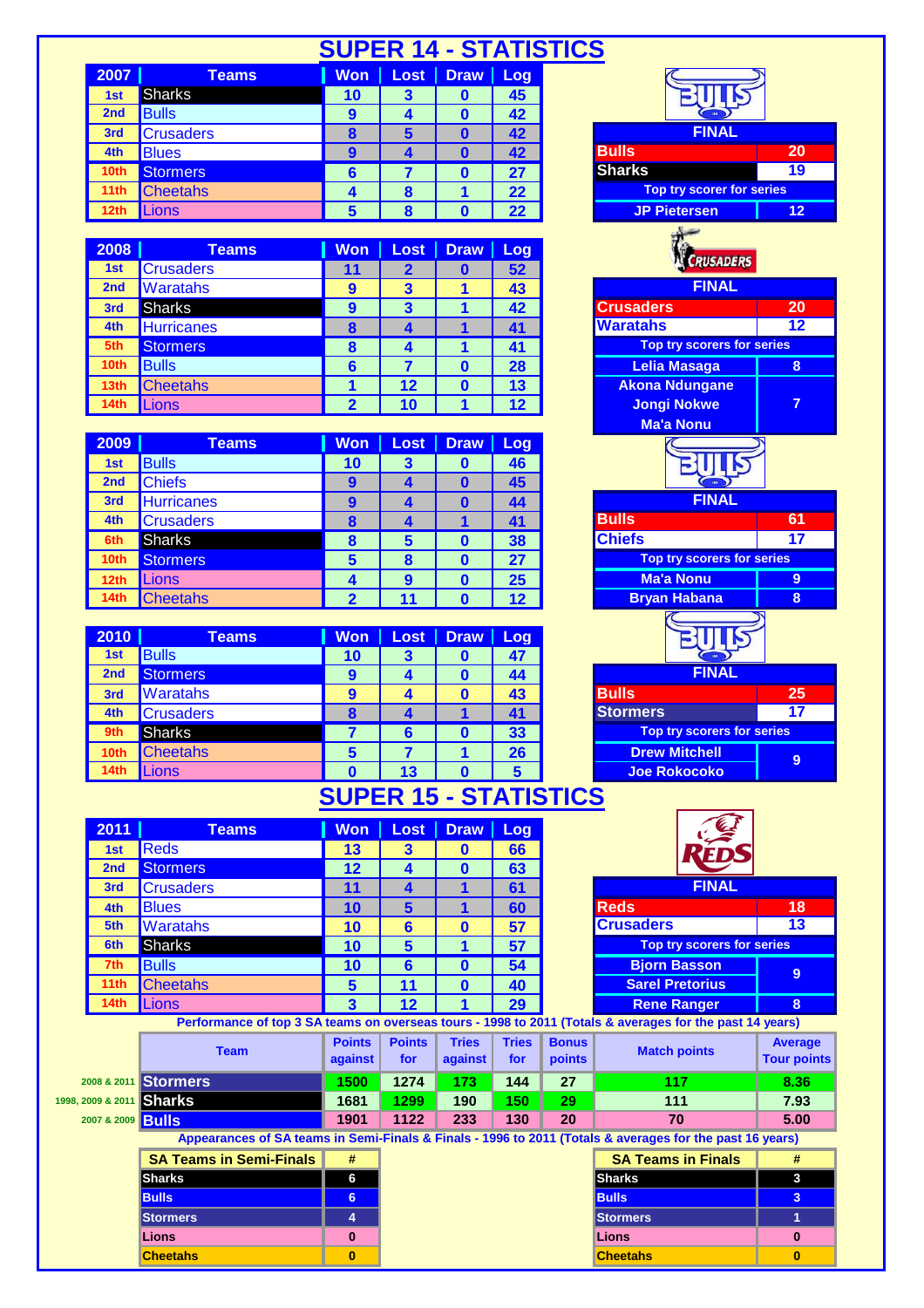**ACT Brumbies 100 a.m. 23 41 3 6 1 5** Otago Highlanders **41** 35 5 5 2 2 **1998 Sharks 1998 Construction Hurricanes 23 31 1 1 1 1 1 1 5 1 1 5 1 1 5 1 5 1 5 1 1 5 1 1 5 1 1 5 1 1 5 1 1 5 1 1 5 1 1 5 1 1 5 NSW Waratahs THE SHARKS 6 51 18 7 2 0 0 0 Auckland Blues 6 12 0 0 0 4** Chiefs **32** 19 4 3 0 0 Canterbury Crusaders **34** 29 3 4 2 2 **Queensland Reds 34 34 13 4 2 0 0** Wellington Hurricanes **40** 23 5 3 0 0 **Otago Highlanders 27 20** 3 3 1 1 1 ACT Brumbies **51** 10 7 1 0 0 **NSW Waratahs 19 26 1 3 0 4** Auckland Blues **27 41 4 4 4 1 5** Chiefs 8 **24** 1 4 1 5 Queensland Reds **32** 32 27 4 3 1 1 **Canterbury Crusaders 34 34 24 4 3 0 0 Otago Highlanders 1986 45 45 1 1 1 1 1 1 0 1 0 0 ACT Brumbies 6 5harks 38** 8 4 1 0 0 Wellington Hurricanes **40** 17 4 2 0 0 NSW Waratahs **42 42 8 5 1 0 0** 0 Chiefs 25 **31** 4 4 1 5 Canterbury Crusaders **23 2** 2 1 1 Auckland Blues **25 25** 16 3 1 0 0 0 Queensland Reds **22** 22 13 1 1 1 0 0 0 **Total Total Total Total Total Total Average Totals from 1998 to 2003 742 509 87 65 12 40 6.67 2003 Sharks 6 2002 Sharks 0 2001 Sharks 11 2000 Sharks 5 1999 Sharks 6 Tries for Bonus points Match points Tour points Year Overseas Team SA Team Points against Points for Tries against 12**

| Year | <b>Overseas Team</b>         | <b>SA Team</b>    | <b>Points</b><br>against | <b>Points</b><br>for | <b>Tries</b><br>against | <b>Tries</b><br>for | <b>Bonus</b><br>points | <b>Match</b><br>points  | <b>Tour</b><br>points |
|------|------------------------------|-------------------|--------------------------|----------------------|-------------------------|---------------------|------------------------|-------------------------|-----------------------|
|      | <b>Queensland Reds</b>       |                   | 19                       | 14                   | 1                       | $\overline{2}$      | 1                      | $\mathbf{1}$            |                       |
| 1998 | <b>Canterbury Crusaders</b>  | <b>Stormers</b>   | 37                       | 25                   | 3                       | 3                   | $\Omega$               | $\mathbf 0$             | $\overline{2}$        |
|      | <b>Auckland Blues</b>        |                   | 74                       | 28                   | 11                      | 4                   | $\mathbf{1}$           | $\mathbf{1}$            |                       |
|      | <b>Chiefs</b>                | $\oplus$ Investec | 26                       | $\overline{7}$       | $\overline{2}$          | $\mathbf{1}$        | $\mathbf{0}$           | $\mathbf{0}$            |                       |
|      | <b>Wellington Hurricanes</b> |                   | 22                       | 24                   | 3                       | $\overline{2}$      | $\mathbf{0}$           | $\overline{4}$          |                       |
| 1999 | <b>Otago Highlanders</b>     | <b>Stormers</b>   | 46                       | 14                   | 8                       | $\mathbf{1}$        | $\mathbf{0}$           | $\mathbf{0}$            | $\boldsymbol{8}$      |
|      | <b>ACT Brumbies</b>          |                   | 37                       | 15                   | 5                       | $\overline{2}$      | $\overline{0}$         | $\Omega$                |                       |
|      | <b>NSW Waratahs</b>          |                   | 18                       | 28                   | $\overline{2}$          | $\overline{3}$      | $\overline{0}$         | $\overline{\mathbf{4}}$ |                       |
|      | <b>Canterbury Crusaders</b>  |                   | 47                       | 31                   | 6                       | 4                   | 1                      | $\mathbf{1}$            |                       |
| 2000 | <b>Chiefs</b>                | <b>Stormers</b>   | 25                       | 28                   | 3                       | 3                   | $\mathbf{0}$           | 4                       | 10                    |
|      | <b>Auckland Blues</b>        |                   | 18                       | 39                   | $\overline{2}$          | 5                   | 1                      | 5                       |                       |
|      | <b>Queensland Reds</b>       |                   | 37                       | 24                   | 4                       | 3                   | $\mathbf{0}$           | $\mathbf{0}$            |                       |
|      | <b>NSW Waratahs</b>          |                   | 35                       | $\overline{7}$       | $\overline{4}$          | $\mathbf{1}$        | $\mathbf{0}$           | $\mathbf{0}$            | $5\phantom{1}$        |
| 2001 | <b>Wellington Hurricanes</b> | <b>Stormers</b>   | 15                       | 27                   | $\overline{2}$          | 3                   | $\overline{0}$         | $\overline{\mathbf{4}}$ |                       |
|      | <b>Otago Highlanders</b>     |                   | 24                       | 23                   | $\overline{2}$          | $\overline{2}$      | $\mathbf{1}$           | $\overline{1}$          |                       |
|      | <b>ACT Brumbies</b>          |                   | 40                       | 25                   | $\overline{4}$          | $\mathbf{1}$        | $\overline{0}$         | $\Omega$                |                       |
|      | <b>Queensland Reds</b>       |                   | 49                       | 46                   | 6                       | 5                   | $\overline{2}$         | $\overline{2}$          |                       |
| 2002 | <b>Canterbury Crusaders</b>  | <b>Stormers</b>   | 41                       | 21                   | 4                       | 3                   | $\Omega$               | $\mathbf{0}$            | 7                     |
|      | <b>Chiefs</b>                |                   | 33                       | 45                   | 4                       | 6                   | 1                      | 5                       |                       |
|      | <b>Auckland Blues</b>        |                   | 25                       | 6                    | 3                       | $\mathbf{0}$        | 0                      | $\mathbf{0}$            |                       |
|      | <b>Otago Highlanders</b>     |                   | 41                       | 17                   | $6\phantom{1}6$         | 3                   | $\mathbf{0}$           | $\mathbf{0}$            |                       |
| 2003 | <b>Wellington Hurricanes</b> | <b>Stormers</b>   | 33                       | 18                   | 5                       | $\overline{2}$      | $\overline{0}$         | $\mathbf{0}$            | $5\phantom{1}$        |
|      | <b>ACT Brumbies</b>          |                   | 37                       | 22                   | 5                       | 3                   | $\overline{0}$         | $\overline{0}$          |                       |
|      | <b>NSW Waratahs</b>          |                   | 29                       | 39                   | $\overline{4}$          | 5                   | $\mathbf{1}$           | 5                       |                       |
|      |                              |                   | <b>Total</b>             | <b>Total</b>         | <b>Total</b>            | <b>Total</b>        | <b>Total</b>           | <b>Total</b>            | Average               |
|      |                              | 808               | 573                      | 99                   | 67                      | 9                   | 37                     | 6.17                    |                       |

#### **Performance of SA teams on overseas tours - Page 1**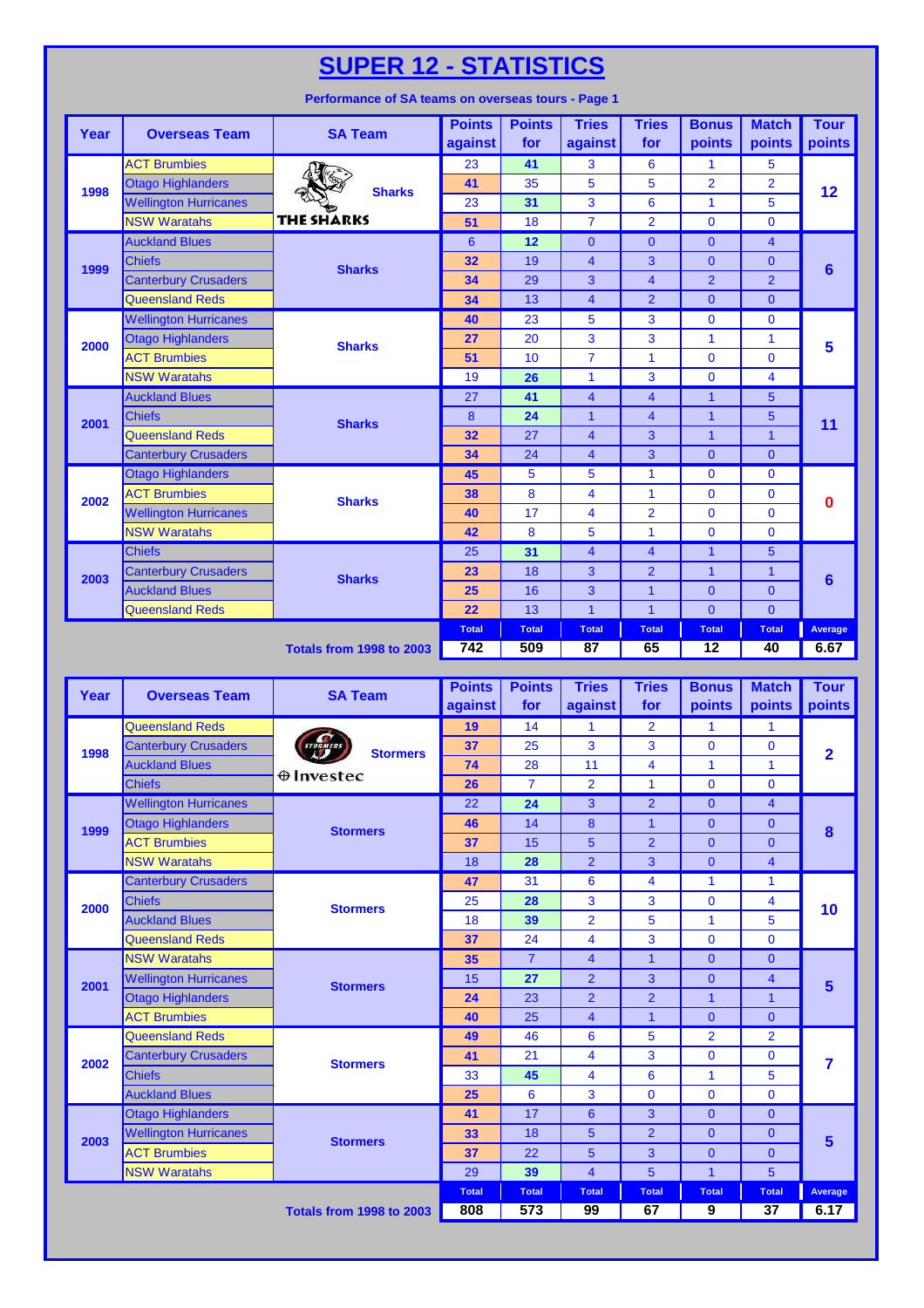| Year | <b>Overseas Team</b>         | <b>SA Team</b>                  | <b>Points</b><br>against | <b>Points</b><br>for | <b>Tries</b><br>against | <b>Tries</b><br>for | <b>Bonus</b><br>points | <b>Match</b><br><b>points</b> | <b>Tour</b><br>points   |
|------|------------------------------|---------------------------------|--------------------------|----------------------|-------------------------|---------------------|------------------------|-------------------------------|-------------------------|
|      | <b>NSW Waratahs</b>          |                                 | 25                       | 10                   | 3                       | 1                   | $\mathbf 0$            | $\mathbf 0$                   |                         |
| 1998 | <b>ACT Brumbies</b>          | <b>Cats</b>                     | 37                       | 3                    | $\overline{\mathbf{4}}$ | $\overline{0}$      | $\Omega$               | $\mathbf 0$                   | 1                       |
|      | <b>Otago Highlanders</b>     |                                 | 57                       | 27                   | 8                       | 4                   | $\mathbf{1}$           | 1                             |                         |
|      | <b>Wellington Hurricanes</b> |                                 | 30                       | 15                   | $\overline{2}$          | $\overline{2}$      | $\mathbf 0$            | $\Omega$                      |                         |
|      | <b>Auckland Blues</b>        |                                 | 24                       | 11                   | $\overline{2}$          | $\mathbf{1}$        | $\overline{0}$         | $\mathbf{0}$                  |                         |
| 1999 | <b>Chiefs</b>                | <b>Cats</b>                     | 44                       | 42                   | $\overline{7}$          | 5                   | $\overline{2}$         | $\overline{2}$                | $\overline{\mathbf{3}}$ |
|      | <b>Canterbury Crusaders</b>  |                                 | 58                       | 38                   | $\overline{7}$          | 5                   | $\overline{1}$         | 1                             |                         |
|      | <b>Queensland Reds</b>       |                                 | 22                       | 12                   | 3                       | $\overline{2}$      | $\mathbf{0}$           | $\mathbf{0}$                  |                         |
|      | <b>NSW Waratahs</b>          |                                 | 51                       | 16                   | 6                       | 1                   | $\mathbf{0}$           | $\mathbf 0$                   |                         |
| 2000 | <b>Otago Highlanders</b>     | <b>Cats</b>                     | 33                       | 31                   | 4                       | 3                   | 1                      | 1                             | $\overline{2}$          |
|      | <b>Wellington Hurricanes</b> |                                 | 29                       | 23                   | $\overline{\mathbf{4}}$ | $\overline{2}$      | $\overline{1}$         | 1                             |                         |
|      | <b>ACT Brumbies</b>          |                                 | 64                       | $\mathbf{0}$         | 9                       | $\overline{0}$      | $\mathbf{0}$           | $\mathbf 0$                   |                         |
|      | <b>Chiefs</b>                |                                 | 22                       | 18                   | 1                       | $\overline{2}$      | $\mathbf 1$            | 1                             | 11                      |
| 2001 | <b>Auckland Blues</b>        | <b>Cats</b>                     | 23                       | 26                   | $\overline{2}$          | $\overline{2}$      | $\mathbf{0}$           | 4                             |                         |
|      | <b>Canterbury Crusaders</b>  |                                 | 31                       | 32                   | 3                       | $\overline{4}$      | $\mathbf{1}$           | 5                             |                         |
|      | <b>Queensland Reds</b>       |                                 | 22                       | 16                   | $\mathbf{1}$            | $\mathbf{1}$        | $\overline{1}$         | $\mathbf{1}$                  |                         |
|      | <b>ACT Brumbies</b>          |                                 | 64                       | 16                   | 10                      | 1                   | $\mathbf 0$            | $\mathbf 0$                   |                         |
| 2002 | <b>Otago Highlanders</b>     | <b>Cats</b>                     | 40                       | 8                    | 6                       | 1                   | $\mathbf{0}$           | $\mathbf 0$                   | 0                       |
|      | <b>NSW Waratahs</b>          |                                 | 44                       | 21                   | $\overline{7}$          | $\overline{2}$      | $\overline{0}$         | $\mathbf 0$                   |                         |
|      | <b>Wellington Hurricanes</b> |                                 | 30                       | 21                   | 3                       | 3                   | $\overline{0}$         | $\mathbf{0}$                  |                         |
|      | <b>Canterbury Crusaders</b>  |                                 | 65                       | 25                   | 10                      | $\overline{4}$      | $\mathbf{1}$           | $\mathbf{1}$                  |                         |
| 2003 | <b>Chiefs</b>                | <b>Cats</b>                     | 40                       | 9                    | 5                       | $\overline{0}$      | $\mathbf{0}$           | $\mathbf{0}$                  | $\overline{\mathbf{1}}$ |
|      | <b>Queensland Reds</b>       |                                 | 41                       | 13                   | $\overline{\mathbf{4}}$ | $\overline{1}$      | $\overline{0}$         | $\mathbf{0}$                  |                         |
|      | <b>Auckland Blues</b>        |                                 | 33                       | 9                    | 5                       | $\overline{0}$      | $\overline{0}$         | $\mathbf{0}$                  |                         |
|      |                              |                                 | <b>Total</b>             | <b>Total</b>         | <b>Total</b>            | <b>Total</b>        | <b>Total</b>           | <b>Total</b>                  | Average                 |
|      |                              | <b>Totals from 1998 to 2003</b> | 929                      | 442                  | 116                     | 47                  | 10                     | $\overline{18}$               | 3.00                    |

| Performance of SA teams on overseas tours - Page 2 |  |  |  |  |
|----------------------------------------------------|--|--|--|--|
|                                                    |  |  |  |  |

| Year | <b>Overseas Team</b>         | <b>SA Team</b>                  | <b>Points</b><br>against | <b>Points</b><br>for | <b>Tries</b><br>against | <b>Tries</b><br>for     | <b>Bonus</b><br>points  | <b>Match</b><br>points | <b>Tour</b><br><b>points</b> |
|------|------------------------------|---------------------------------|--------------------------|----------------------|-------------------------|-------------------------|-------------------------|------------------------|------------------------------|
|      | <b>Canterbury Crusaders</b>  |                                 | 31                       | 20                   | 4                       | 3                       | $\mathbf{0}$            | $\mathbf 0$            |                              |
| 1998 | <b>Chiefs</b>                | <b>Bulls</b>                    | 37                       | 25                   | 5                       | 3                       | $\mathbf{0}$            | $\mathbf 0$            | $\bf{0}$                     |
|      | <b>Auckland Blues</b>        |                                 | 34                       | 24                   | 4                       | $\overline{2}$          | $\mathbf{0}$            | $\mathbf 0$            |                              |
|      | <b>Queensland Reds</b>       |                                 | 28                       | 15                   | 3                       | $\overline{2}$          | $\mathbf{0}$            | $\mathbf 0$            |                              |
|      | <b>Otago Highlanders</b>     |                                 | 65                       | 23                   | 9                       | $\overline{4}$          | $\mathbf{1}$            | $\mathbf{1}$           |                              |
| 1999 | <b>Wellington Hurricanes</b> | <b>Bulls</b>                    | 37                       | 18                   | $\overline{4}$          | $\overline{2}$          | $\mathbf{0}$            | $\mathbf{0}$           | 1                            |
|      | <b>NSW Waratahs</b>          |                                 | 39                       | 23                   | $6\phantom{1}$          | $\overline{2}$          | $\mathbf{0}$            | $\overline{0}$         |                              |
|      | <b>ACT Brumbies</b>          |                                 | 73                       | 9                    | 10                      | $\overline{0}$          | $\Omega$                | $\Omega$               |                              |
|      | <b>Queensland Reds</b>       |                                 | 34                       | 15                   | 4                       | $\overline{2}$          | $\mathbf{0}$            | $\mathbf 0$            |                              |
| 2000 | <b>Chiefs</b>                | <b>Bulls</b>                    | 40                       | $\overline{7}$       | 4                       | 1                       | $\mathbf{0}$            | $\mathbf 0$            | $\bf{0}$                     |
|      | <b>Auckland Blues</b>        |                                 | 54                       | 11                   | 8                       | $\overline{1}$          | $\mathbf{0}$            | $\Omega$               |                              |
|      | <b>Canterbury Crusaders</b>  |                                 | 75                       | 27                   | 11                      | 3                       | $\mathbf{0}$            | $\mathbf 0$            |                              |
|      | <b>Wellington Hurricanes</b> |                                 | 26                       | 20                   | 3                       | 3                       | 1                       | $\mathbf{1}$           | $\overline{2}$               |
| 2001 | <b>NSW Waratahs</b>          | <b>Bulls</b>                    | 53                       | $\overline{7}$       | $\overline{7}$          | $\overline{1}$          | $\mathbf{0}$            | $\mathbf{0}$           |                              |
|      | <b>ACT Brumbies</b>          |                                 | 39                       | 30                   | 5                       | $\overline{4}$          | $\mathbf{1}$            | $\mathbf{1}$           |                              |
|      | <b>Otago Highlanders</b>     |                                 | 32                       | 10                   | $\overline{4}$          | $\mathbf{1}$            | $\mathbf{0}$            | $\Omega$               |                              |
|      | <b>Canterbury Crusaders</b>  |                                 | 49                       | 15                   | 8                       | $\overline{2}$          | $\mathbf{0}$            | $\mathbf 0$            |                              |
| 2002 | <b>Queensland Reds</b>       | <b>Bulls</b>                    | 48                       | 12                   | $\overline{7}$          | $\overline{2}$          | $\mathbf{0}$            | $\mathbf 0$            | 1                            |
|      | <b>Auckland Blues</b>        |                                 | 65                       | 24                   | 9                       | $\overline{\mathbf{4}}$ | 1                       | 1                      |                              |
|      | <b>Chiefs</b>                |                                 | 53                       | 24                   | $\overline{7}$          | 3                       | $\mathbf{0}$            | $\Omega$               |                              |
|      | <b>Wellington Hurricanes</b> |                                 | 34                       | 46                   | $\overline{4}$          | $\overline{4}$          | $\mathbf{1}$            | 5                      |                              |
| 2003 | <b>Otago Highlanders</b>     | <b>Bulls</b>                    | 29                       | 22                   | $\overline{2}$          | 3                       | $\mathbf{1}$            | $\mathbf{1}$           | $\overline{7}$               |
|      | <b>NSW Waratahs</b>          |                                 | 26                       | 16                   | $\overline{4}$          | $\overline{1}$          | $\mathbf{0}$            | $\mathbf{0}$           |                              |
|      | <b>ACT Brumbies</b>          |                                 | 64                       | 26                   | 9                       | $\overline{4}$          | $\mathbf{1}$            | $\overline{1}$         |                              |
|      |                              |                                 | <b>Total</b>             | <b>Total</b>         | <b>Total</b>            | <b>Total</b>            | <b>Total</b>            | <b>Total</b>           | Average                      |
|      |                              | <b>Totals from 1998 to 2003</b> | 1065                     | 469                  | 141                     | 57                      | $\overline{\mathbf{7}}$ | $\overline{11}$        | 1.83                         |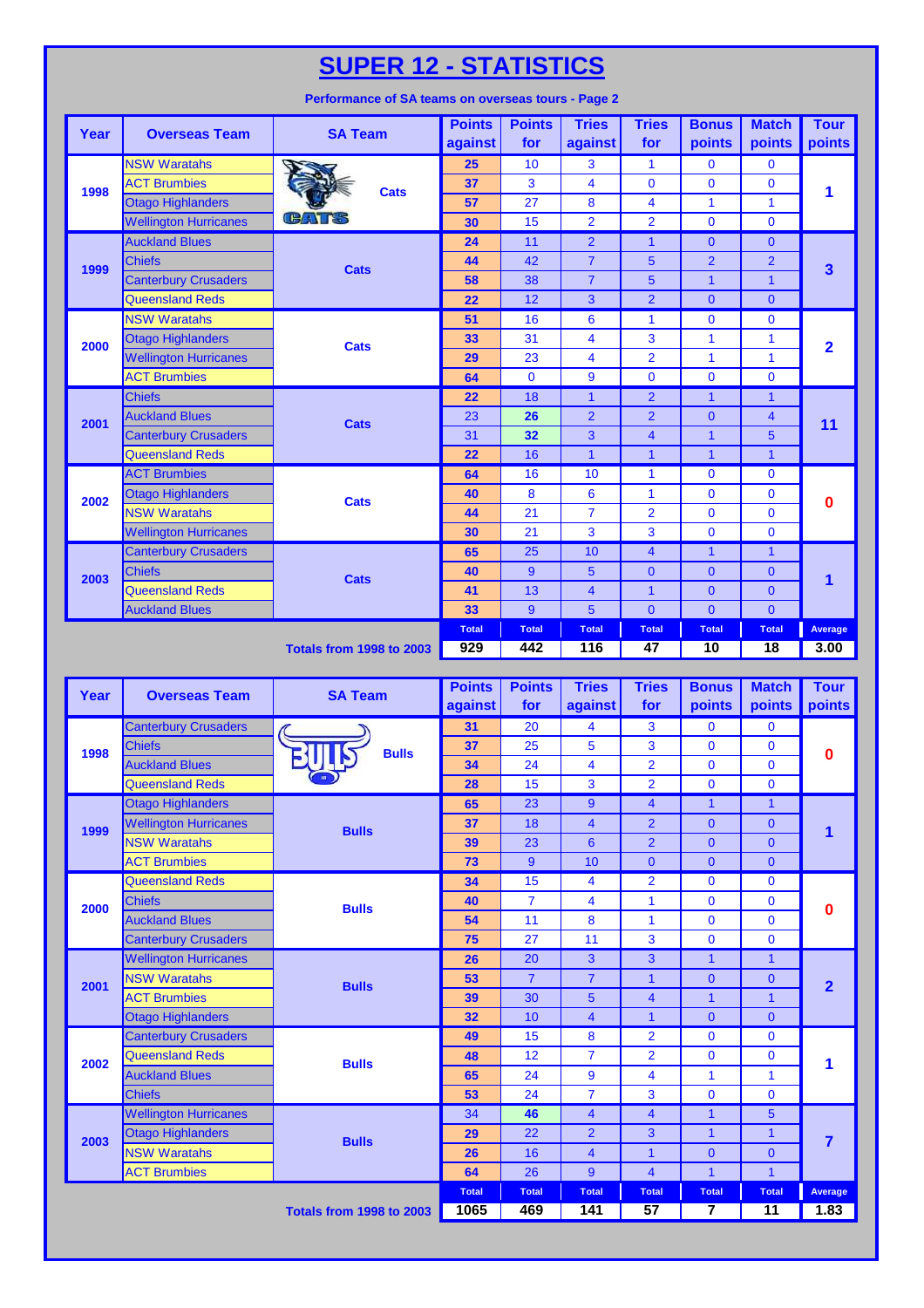|      |                                            | <b>SUPER 12 &amp; 14 - STATISTICS</b>              |               |                 |                                   |                         |                                |                                           |                         |
|------|--------------------------------------------|----------------------------------------------------|---------------|-----------------|-----------------------------------|-------------------------|--------------------------------|-------------------------------------------|-------------------------|
|      |                                            | Performance of SA teams on overseas tours - Page 3 |               |                 |                                   |                         |                                |                                           |                         |
| Year | <b>Overseas Team</b>                       | <b>SA Team</b>                                     | <b>Points</b> | <b>Points</b>   | <b>Tries</b>                      | <b>Tries</b>            | <b>Bonus</b>                   | <b>Match</b>                              | <b>Tour</b>             |
|      |                                            |                                                    | against       | for             | against                           | for                     | points                         | points                                    | points                  |
|      | <b>NSW Waratahs</b><br><b>ACT Brumbies</b> |                                                    | 48<br>23      | 14<br>20        | $6\phantom{1}6$<br>$\overline{2}$ | $\overline{2}$<br>1     | $\bf{0}$<br>1                  | $\mathbf 0$<br>1                          |                         |
| 2004 | <b>Otago Highlanders</b>                   | <b>Sharks</b>                                      | 35            | 36              | $\overline{\mathbf{4}}$           | 5                       | $\mathbf{1}$                   | 5                                         | 10                      |
|      | <b>Wellington Hurricanes</b>               | <b>THE SHARKS</b>                                  | 20            | 21              | $\overline{2}$                    | $\overline{2}$          | $\bf{0}$                       | $\overline{4}$                            |                         |
|      | <b>Waikato Chiefs</b>                      |                                                    | 40            | 5               | $6\phantom{1}6$                   | $\mathbf{1}$            | $\mathbf{0}$                   | $\mathbf 0$                               |                         |
|      | <b>Auckland Blues</b>                      |                                                    | 36            | 13              | $5\phantom{1}$                    | $\mathbf{1}$            | $\mathbf{0}$                   | $\mathbf{0}$                              |                         |
| 2005 | <b>Queensland Reds</b>                     | <b>Sharks</b>                                      | 30            | 25              | $\overline{4}$                    | 3                       | $\mathbf{1}$                   | 1                                         | $\overline{2}$          |
|      | <b>Canterbury Crusaders</b>                |                                                    | 77            | 34              | 11                                | 5                       | $\mathbf{1}$                   | $\overline{1}$                            |                         |
|      | <b>Crusaders</b>                           |                                                    | 22            | 20              | $\overline{2}$                    | $\overline{2}$          | $\mathbf{1}$                   | 1                                         |                         |
|      | Waratahs                                   | <b>Sharks</b>                                      | 31            | 16              | 3                                 | 1                       | $\bf{0}$                       | 0                                         |                         |
| 2006 | <b>Brumbies</b>                            |                                                    | 35            | 30              | $\overline{4}$                    | $\overline{\mathbf{2}}$ | $\mathbf{1}$                   | 1                                         | 7                       |
|      | <b>Highlanders</b>                         |                                                    | 11            | 26              | $\mathbf{1}$                      | 3                       | $\overline{0}$                 | 4                                         |                         |
|      | <b>Hurricanes</b>                          |                                                    | 23            | 17              | $\overline{2}$                    | $\overline{2}$          | $\mathbf{1}$                   | 1                                         |                         |
|      | <b>Western Force</b>                       |                                                    | 22            | 12              | $\mathbf{1}$                      | $\mathbf{0}$            | $\mathbf{0}$                   | $\mathbf{0}$                              |                         |
| 2007 | <b>Reds</b>                                | <b>Sharks</b>                                      | 16            | 59              | $\mathbf{1}$                      | $\overline{9}$          | $\mathbf{1}$                   | 5                                         | 10                      |
|      | <b>Blues</b>                               |                                                    | 25            | 32              | 3                                 | 3                       | $\mathbf{0}$                   | $\overline{4}$                            |                         |
|      | <b>Chiefs</b>                              |                                                    | 35            | 27              | $\overline{4}$                    | $\overline{\mathbf{4}}$ | $\mathbf{1}$                   | $\mathbf{1}$                              |                         |
|      | <b>Hurricanes</b>                          |                                                    | 13            | 13              | $\mathbf{1}$                      | 1                       | $\mathbf 0$                    | $\overline{2}$                            |                         |
|      | <b>Highlanders</b>                         |                                                    | 17            | 19              | $\overline{2}$                    | $\overline{2}$          | $\bf{0}$                       | 4                                         |                         |
| 2008 | <b>Brumbies</b>                            | <b>Sharks</b>                                      | 27            | 21              | 3                                 | $\overline{2}$          | 1                              | 1                                         | 7                       |
|      | <b>Waratahs</b>                            |                                                    | 25            | 10              | $\overline{\mathbf{4}}$           | 1                       | $\bf{0}$                       | $\mathbf 0$                               |                         |
|      | <b>Crusaders</b>                           |                                                    | 18            | 10              | $\overline{2}$                    | 1                       | $\mathbf 0$                    | $\mathbf 0$                               |                         |
|      | <b>Chiefs</b>                              |                                                    | 15            | 22              | $\overline{2}$                    | 3                       | $\mathbf{0}$                   | $\overline{\mathbf{4}}$                   |                         |
| 2009 | <b>Blues</b>                               | <b>Sharks</b>                                      | 31            | 35              | 3                                 | $\overline{\mathbf{4}}$ | $\mathbf{1}$                   | 5                                         | 13                      |
|      | <b>Reds</b>                                |                                                    | 25            | 13              | 3                                 | $\mathbf{1}$            | $\overline{0}$                 | $\mathbf{0}$                              |                         |
|      | <b>Western Force</b>                       |                                                    | 10            | 22              | $\overline{1}$                    | $\overline{3}$          | $\overline{0}$                 | $\overline{4}$                            |                         |
|      |                                            |                                                    | <b>Total</b>  | <b>Total</b>    | <b>Total</b>                      | <b>Total</b>            | <b>Total</b>                   | <b>Total</b>                              | Average<br>7.42         |
|      |                                            | <b>Totals from 1998 to 2009</b>                    | 1452          | 1081            | 169                               | 129                     | 23                             | 89                                        |                         |
|      |                                            |                                                    |               |                 |                                   |                         |                                |                                           |                         |
|      |                                            |                                                    | <b>Points</b> | <b>Points</b>   | <b>Tries</b>                      | <b>Tries</b>            | <b>Bonus</b>                   | <b>Match</b>                              | <b>Tour</b>             |
| Year | <b>Overseas Team</b>                       | <b>SA Team</b>                                     | against       | for             | against                           | for                     | points                         | points                                    | points                  |
|      | Queensland Reds                            |                                                    |               | 20 21           | $\overline{3}$                    | $\overline{2}$          | $\overline{\mathbf{0}}$        | $\overline{\mathbf{4}}$                   |                         |
| 2004 | <b>Auckland Blues</b>                      | <b>Stormers</b>                                    | 23            | 51              | 3                                 | 8                       | $\mathbf{1}$                   | 5                                         |                         |
|      | <b>Chiefs</b>                              |                                                    | 29            | 14              | $\overline{\mathbf{4}}$           | $\overline{2}$          | $\mathbf 0$                    | $\mathbf 0$                               | $\boldsymbol{9}$        |
|      | <b>Canterbury Crusaders</b>                | $\oplus$ Investec                                  | 24            | $\overline{9}$  | $\overline{2}$                    | $\bf{0}$                | $\mathbf 0$                    | $\mathbf 0$                               |                         |
|      | <b>Otago Highlanders</b>                   |                                                    | 16            | 16              | $\mathbf{1}$                      | $\overline{2}$          | $\mathbf{0}$                   | $\overline{2}$                            |                         |
| 2005 | <b>ACT Brumbies</b>                        | <b>Stormers</b>                                    | 22            | 19              | $\overline{3}$                    | 3                       | $\mathbf{1}$                   | 1                                         | $\overline{\mathbf{4}}$ |
|      | <b>NSW Waratahs</b>                        |                                                    | 25            | 10              | 3                                 | $\mathbf{1}$            | $\mathbf{0}$                   | $\mathbf 0$                               |                         |
|      | <b>Wellington Hurricanes</b>               |                                                    | 12            | $9\,$           | $\mathbf 0$                       | $\overline{0}$          | $\mathbf{1}$                   | $\overline{\mathbf{1}}$                   |                         |
|      | <b>Western Force</b>                       |                                                    | 25            | $\overline{26}$ | 3                                 | $\overline{\mathbf{4}}$ | 1                              | $\overline{5}$                            |                         |
| 2006 | <b>Blues</b>                               | <b>Stormers</b>                                    | 32            | 15              | $\overline{4}$                    | $\bf{0}$                | $\mathbf 0$                    | $\mathbf 0$                               | $\boldsymbol{9}$        |
|      | <b>Chiefs</b>                              |                                                    | 30            | 20              | $\mathbf{3}$                      | $\overline{2}$          | $\mathbf 0$                    | $\mathbf 0$                               |                         |
|      | <b>Reds</b>                                |                                                    | 20            | 24              | $\overline{3}$                    | 3                       | $\mathbf 0$                    | $\overline{\mathbf{4}}$                   |                         |
|      | <b>Highlanders</b>                         |                                                    | 35            | 24              | $\overline{4}$                    | $\overline{\mathbf{4}}$ | $\mathbf{1}$                   | $\mathbf{1}$                              |                         |
|      | <b>Hurricanes</b>                          |                                                    | 17            | 30              | $\overline{2}$                    | $\overline{\mathbf{4}}$ | $\mathbf{1}$                   | 5                                         |                         |
| 2007 | <b>Brumbies</b>                            | <b>Stormers</b>                                    | 26            | 13              | 3                                 | $\mathbf{1}$            | $\overline{0}$                 | $\mathbf{0}$                              | 10                      |
|      | Waratahs                                   |                                                    | 10            | 16              | $\mathbf{1}$                      | $\mathbf{1}$            | $\overline{0}$<br>$\mathbf{0}$ | $\overline{\mathbf{4}}$<br>$\overline{0}$ |                         |
|      | <b>Crusaders</b><br><b>Reds</b>            |                                                    | 36            | 11              | $\overline{\mathbf{4}}$           | $\mathbf{1}$            | $\mathbf{1}$                   |                                           |                         |
|      |                                            |                                                    | 16            | 34              | $\overline{2}$                    | 4<br>4                  | $\mathbf{1}$                   | $\overline{5}$<br>5                       |                         |
| 2008 | <b>Chiefs</b><br><b>Blues</b>              | <b>Stormers</b>                                    | 26<br>17      | 35<br>14        | $\overline{2}$<br>$\mathbf{1}$    | 1                       | $\mathbf{1}$                   | 1                                         | 16                      |
|      | <b>Western Force</b>                       |                                                    | 16            | 32              | $\overline{2}$                    | 4                       | $\mathbf{1}$                   | 5                                         |                         |
|      | <b>Crusaders</b>                           |                                                    | 11            | $\overline{7}$  | $\mathbf{1}$                      | $\mathbf{1}$            | $\mathbf{1}$                   | 1                                         |                         |
|      | Waratahs                                   |                                                    | 12            | $6 \,$          | $\overline{2}$                    | $\mathbf 0$             | $\mathbf{1}$                   | $\mathbf{1}$                              |                         |
| 2009 | <b>Brumbies</b>                            | <b>Stormers</b>                                    | 17            | 10              | $\mathbf{1}$                      | $\mathbf{1}$            | $\mathbf{1}$                   | $\mathbf{1}$                              | $\overline{7}$          |
|      | <b>Hurricanes</b>                          |                                                    | 34            | 11              | $\overline{4}$                    | $\mathbf{1}$            | $\pmb{0}$                      | $\mathbf 0$                               |                         |
|      | <b>Highlanders</b>                         |                                                    | 11            | 18              | $\mathbf{1}$                      | $\overline{2}$          | $\overline{0}$                 | $\overline{\mathbf{4}}$                   |                         |
|      |                                            |                                                    | <b>Total</b>  | <b>Total</b>    | <b>Total</b>                      | <b>Total</b>            | <b>Total</b>                   | <b>Total</b>                              | Average                 |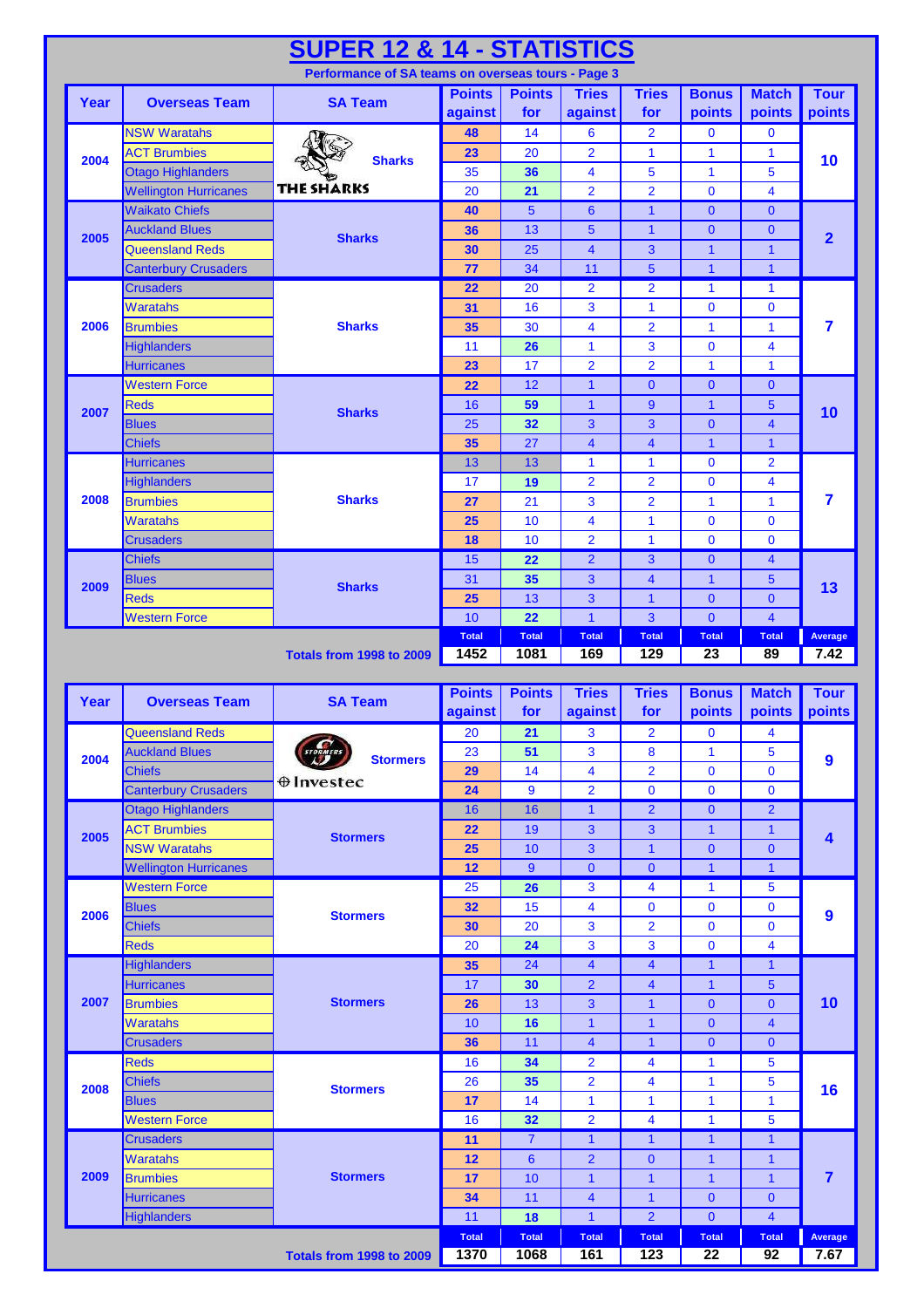|      |                              | <b>SUPER 12 &amp; 14 - STATISTICS</b>                                                                                                                                                                                                                                                                                                                                                                                              |                      |                     |                         |                         |                                 |                         |                         |
|------|------------------------------|------------------------------------------------------------------------------------------------------------------------------------------------------------------------------------------------------------------------------------------------------------------------------------------------------------------------------------------------------------------------------------------------------------------------------------|----------------------|---------------------|-------------------------|-------------------------|---------------------------------|-------------------------|-------------------------|
|      |                              |                                                                                                                                                                                                                                                                                                                                                                                                                                    |                      |                     |                         |                         |                                 |                         |                         |
| Year | <b>Overseas Team</b>         |                                                                                                                                                                                                                                                                                                                                                                                                                                    | <b>Points</b>        | <b>Points</b>       | <b>Tries</b>            | <b>Tries</b>            | <b>Bonus</b>                    | <b>Match</b>            | <b>Tour</b>             |
|      |                              |                                                                                                                                                                                                                                                                                                                                                                                                                                    | against              | for                 | against                 | for                     | points                          | points                  | points                  |
|      | <b>ACT Brumbies</b>          |                                                                                                                                                                                                                                                                                                                                                                                                                                    | 68                   | $\overline{28}$     | 10                      | $\overline{\mathbf{4}}$ | $\mathbf{1}$                    | $\mathbf{1}$            |                         |
| 2004 | <b>NSW Waratahs</b>          |                                                                                                                                                                                                                                                                                                                                                                                                                                    | 46                   | 10                  | 6                       | $\mathbf{1}$            | $\mathbf 0$                     | $\mathbf{0}$            | 1                       |
|      | <b>Wellington Hurricanes</b> |                                                                                                                                                                                                                                                                                                                                                                                                                                    | 42                   | 25                  | 5                       | 3                       | $\overline{0}$                  | $\mathbf{0}$            |                         |
|      | <b>Otago Highlanders</b>     |                                                                                                                                                                                                                                                                                                                                                                                                                                    | 29                   | 17                  | $\overline{\mathbf{4}}$ | $\overline{2}$          | $\mathbf 0$                     | $\mathbf{0}$            |                         |
|      | <b>Auckland Blues</b>        |                                                                                                                                                                                                                                                                                                                                                                                                                                    | 23                   | $6\phantom{1}6$     | 3                       | $\mathbf{0}$            | $\mathbf{0}$                    | $\mathbf{0}$            |                         |
| 2005 | <b>Waikato Chiefs</b>        |                                                                                                                                                                                                                                                                                                                                                                                                                                    | 45                   | 14                  | $6\phantom{1}$          | $\overline{2}$          | $\mathbf{0}$                    | $\mathbf{0}$            | 3                       |
|      | <b>Canterbury Crusaders</b>  |                                                                                                                                                                                                                                                                                                                                                                                                                                    | 40                   | 36                  | 5                       | $\overline{\mathbf{4}}$ | $\overline{2}$                  | $\overline{2}$          |                         |
|      | <b>Queensland Reds</b>       |                                                                                                                                                                                                                                                                                                                                                                                                                                    | 21                   | 15                  | $\overline{2}$          | $\overline{2}$          | $\mathbf{1}$                    | $\mathbf{1}$            |                         |
|      | <b>Hurricanes</b>            |                                                                                                                                                                                                                                                                                                                                                                                                                                    | 29                   | 16                  | $\overline{\mathbf{4}}$ | $\mathbf{1}$            | $\bf{0}$                        | $\mathbf 0$             |                         |
|      | <b>Brumbies</b>              | <b>Lions</b>                                                                                                                                                                                                                                                                                                                                                                                                                       | 28                   |                     | 3                       | $\mathbf{1}$            | $\bf{0}$                        | $\mathbf{0}$            |                         |
| 2006 | <b>Waratahs</b>              |                                                                                                                                                                                                                                                                                                                                                                                                                                    | 50                   | 3                   | $\overline{7}$          | $\mathbf 0$             | $\mathbf{0}$                    | $\mathbf 0$             | 1                       |
|      | <b>Crusaders</b>             |                                                                                                                                                                                                                                                                                                                                                                                                                                    | 43                   |                     | 6                       | $\overline{2}$          | $\mathbf 0$                     | $\mathbf 0$             |                         |
|      | <b>Highlanders</b>           |                                                                                                                                                                                                                                                                                                                                                                                                                                    | 16                   | 14                  | 1                       | $\overline{2}$          | $\mathbf{1}$                    | $\mathbf{1}$            |                         |
|      | <b>Western Force</b>         |                                                                                                                                                                                                                                                                                                                                                                                                                                    | 24                   | 25                  | $\overline{2}$          | $\mathbf{1}$            | $\mathbf{0}$                    | $\overline{4}$          |                         |
| 2007 | <b>Reds</b>                  |                                                                                                                                                                                                                                                                                                                                                                                                                                    | 20                   | 26                  | $\overline{2}$          | $\overline{2}$          | $\overline{0}$                  | $\overline{4}$          | 8                       |
|      | <b>Blues</b>                 |                                                                                                                                                                                                                                                                                                                                                                                                                                    | 41                   | 14                  | $6\phantom{1}$          | $\overline{2}$          | $\mathbf{0}$                    | $\mathbf{0}$            |                         |
|      | <b>Chiefs</b>                |                                                                                                                                                                                                                                                                                                                                                                                                                                    | 34                   | $\overline{7}$      | 5                       | $\mathbf{1}$            | $\mathbf{0}$                    | $\mathbf{0}$            |                         |
|      | <b>Highlanders</b>           |                                                                                                                                                                                                                                                                                                                                                                                                                                    | 29                   | 20                  | 4                       | 3                       | 0                               | $\mathbf 0$             |                         |
|      | <b>Crusaders</b>             |                                                                                                                                                                                                                                                                                                                                                                                                                                    | 31                   | 6                   | 4                       | $\bf{0}$                | $\bf{0}$                        | $\mathbf{0}$            |                         |
| 2008 | <b>Waratahs</b>              | <b>Lions</b>                                                                                                                                                                                                                                                                                                                                                                                                                       | 26                   | 3                   | 4                       | $\bf{0}$                | $\bf{0}$                        | $\mathbf 0$             | 1                       |
|      | <b>Brumbies</b>              |                                                                                                                                                                                                                                                                                                                                                                                                                                    | 28                   | 21                  | 3                       | 3                       | $\mathbf{1}$                    | 1                       |                         |
|      | <b>Hurricanes</b>            |                                                                                                                                                                                                                                                                                                                                                                                                                                    | 38                   | 12                  | 5                       | $\overline{2}$          | $\mathbf 0$                     | $\mathbf{0}$            |                         |
|      | <b>Chiefs</b>                |                                                                                                                                                                                                                                                                                                                                                                                                                                    | 36                   | 29                  | $5\phantom{1}$          | $\overline{\mathbf{4}}$ | $\overline{2}$                  | $\overline{2}$          |                         |
| 2009 | <b>Blues</b>                 |                                                                                                                                                                                                                                                                                                                                                                                                                                    | 36                   | 12                  | $6\phantom{1}6$         | $\overline{2}$          | $\mathbf{0}$                    | $\mathbf{0}$            | $\overline{7}$          |
|      | <b>Reds</b>                  |                                                                                                                                                                                                                                                                                                                                                                                                                                    | 20                   | 31                  | 3                       | 4                       | $\mathbf{1}$                    | 5                       |                         |
|      | <b>Western Force</b>         |                                                                                                                                                                                                                                                                                                                                                                                                                                    | 55                   | 14                  | 8                       | $\overline{2}$          | $\mathbf{0}$                    | $\mathbf{0}$            |                         |
|      |                              |                                                                                                                                                                                                                                                                                                                                                                                                                                    | <b>Total</b>         | <b>Total</b>        | <b>Total</b>            | <b>Total</b>            | <b>Total</b>                    | <b>Total</b>            | Average                 |
|      |                              | <b>Totals from 1998 to 2009</b>                                                                                                                                                                                                                                                                                                                                                                                                    |                      |                     | 78                      | 32                      | 5                               | 17                      | 4.25                    |
|      |                              |                                                                                                                                                                                                                                                                                                                                                                                                                                    |                      |                     |                         |                         |                                 |                         |                         |
| Year | <b>Overseas Team</b>         | <b>SA Team</b>                                                                                                                                                                                                                                                                                                                                                                                                                     | <b>Points</b>        | <b>Points</b>       | <b>Tries</b>            | <b>Tries</b>            | <b>Bonus</b>                    | <b>Match</b>            | <b>Tour</b>             |
|      |                              |                                                                                                                                                                                                                                                                                                                                                                                                                                    | against              | for                 | against                 | for                     | points                          | points                  | points                  |
|      | <b>Auckland Blues</b>        | $\mathcal{C}_{\mathcal{C}}$<br>J)                                                                                                                                                                                                                                                                                                                                                                                                  | 56                   | 19                  | 9                       | 3                       | $\mathbf{0}$                    | $\mathbf{0}$            |                         |
| 2004 | <b>Queensland Reds</b>       | <b>Bulls</b>                                                                                                                                                                                                                                                                                                                                                                                                                       | 17                   | 23                  | 3                       | $\overline{\mathbf{2}}$ | $\bf{0}$                        | 4                       | 5                       |
|      | <b>Canterbury Crusaders</b>  |                                                                                                                                                                                                                                                                                                                                                                                                                                    | 40                   | 21                  | 4                       | 3                       | 0                               | $\mathbf 0$             |                         |
|      | <b>Chiefs</b>                |                                                                                                                                                                                                                                                                                                                                                                                                                                    | 24                   | 22                  | $\overline{2}$          | 3                       | $\mathbf{1}$                    | $\mathbf{1}$            |                         |
|      | <b>ACT Brumbies</b>          |                                                                                                                                                                                                                                                                                                                                                                                                                                    | 21                   | 19                  | 3                       | 3                       | $\mathbf{1}$                    | $\mathbf{1}$            |                         |
| 2005 | <b>Otago Highlanders</b>     | <b>Bulls</b>                                                                                                                                                                                                                                                                                                                                                                                                                       | 23                   | $\mathbf{0}$        | 3                       | $\overline{0}$          | $\overline{0}$                  | $\mathbf{0}$            | $5\overline{)}$         |
|      | <b>Wellington Hurricanes</b> |                                                                                                                                                                                                                                                                                                                                                                                                                                    | 12                   | 21                  | $\overline{2}$          | $\overline{2}$          | $\overline{0}$                  | $\overline{\mathbf{4}}$ |                         |
|      | <b>NSW Waratahs</b>          | Performance of SA teams on overseas tours - Page 4<br><b>SA Team</b><br><b>Cats</b><br>n Brand<br><b>Cats</b><br>$\overline{7}$<br>15<br><b>Lions</b><br><b>Lions</b><br>584<br>275<br>12<br>42<br>21<br>30<br>17<br>30<br><b>Bulls</b><br>26<br>26<br>20<br>19<br>$\overline{7}$<br>19<br>32<br>19<br><b>Bulls</b><br>32<br>10<br>22<br>13<br>$\overline{9}$<br>17<br>8<br>40<br>27<br>43<br><b>Bulls</b><br>21<br>23<br>14<br>15 |                      | $\overline{4}$      | $\overline{2}$          | $\overline{0}$          | $\overline{0}$                  |                         |                         |
|      | <b>Western Force</b>         |                                                                                                                                                                                                                                                                                                                                                                                                                                    |                      |                     | 3                       | 3                       | $\bf{0}$                        | $\overline{\mathbf{4}}$ |                         |
| 2006 | <b>Blues</b>                 |                                                                                                                                                                                                                                                                                                                                                                                                                                    |                      |                     | 3                       | $\overline{2}$          | $\mathbf 0$                     | $\mathbf 0$             | $\bf{8}$                |
|      | <b>Chiefs</b>                |                                                                                                                                                                                                                                                                                                                                                                                                                                    |                      |                     | 3                       | 4                       | $\mathbf{1}$                    | 3                       |                         |
|      | <b>Reds</b>                  |                                                                                                                                                                                                                                                                                                                                                                                                                                    |                      |                     | $\overline{2}$          | 3                       | $\overline{1}$                  | $\mathbf{1}$            |                         |
|      | <b>Brumbies</b>              |                                                                                                                                                                                                                                                                                                                                                                                                                                    |                      |                     | $\mathbf{1}$            | $\mathbf{1}$            | $\overline{0}$                  | $\overline{\mathbf{4}}$ |                         |
|      | <b>Waratahs</b>              |                                                                                                                                                                                                                                                                                                                                                                                                                                    |                      |                     | $\mathbf{1}$            | 4                       | $\mathbf{1}$                    | 5                       |                         |
| 2007 | <b>Crusaders</b>             |                                                                                                                                                                                                                                                                                                                                                                                                                                    |                      |                     | $\overline{\mathbf{4}}$ | $\mathbf{1}$            | $\overline{0}$                  | $\mathbf{0}$            | 13                      |
|      | <b>Highlanders</b>           |                                                                                                                                                                                                                                                                                                                                                                                                                                    |                      |                     | $\mathbf{1}$            | $\mathbf{1}$            | $\mathbf 0$                     | $\overline{\mathbf{4}}$ |                         |
|      | Hurricanes                   |                                                                                                                                                                                                                                                                                                                                                                                                                                    |                      |                     | $\mathbf{1}$            | $\mathbf{0}$            | $\overline{0}$                  | $\mathbf{0}$            |                         |
|      | <b>Reds</b>                  |                                                                                                                                                                                                                                                                                                                                                                                                                                    |                      |                     | 5                       | 1                       | $\bf{0}$                        | $\pmb{0}$               |                         |
| 2008 | <b>Chiefs</b>                |                                                                                                                                                                                                                                                                                                                                                                                                                                    |                      |                     | $6\phantom{1}6$         | 3                       | $\mathbf 0$                     | $\mathbf 0$             | $\overline{\mathbf{2}}$ |
|      | <b>Blues</b>                 |                                                                                                                                                                                                                                                                                                                                                                                                                                    |                      |                     | $\overline{2}$          | 3                       | $\mathbf{1}$                    | 1                       |                         |
|      | <b>Western Force</b>         |                                                                                                                                                                                                                                                                                                                                                                                                                                    |                      |                     | $\overline{2}$          | $\overline{2}$          | $\mathbf{1}$                    | $\mathbf{1}$            |                         |
|      | <b>Hurricanes</b>            |                                                                                                                                                                                                                                                                                                                                                                                                                                    | 14                   | 19                  | $\overline{2}$          | $\mathbf{1}$            | $\mathbf{0}$                    | 4                       |                         |
|      | <b>Highlanders</b>           |                                                                                                                                                                                                                                                                                                                                                                                                                                    | 36                   | 12                  | 5                       | $\overline{2}$          | $\mathbf{0}$                    | $\mathbf{0}$            |                         |
| 2009 | <b>Crusaders</b>             | <b>Bulls</b>                                                                                                                                                                                                                                                                                                                                                                                                                       | 16                   | 13                  | $\mathbf{1}$            | $\overline{2}$          | $\overline{1}$                  | $\mathbf{1}$            | 11                      |
|      | <b>Waratahs</b>              |                                                                                                                                                                                                                                                                                                                                                                                                                                    | $6\phantom{1}6$      | 20                  | $\mathbf{0}$            | $\overline{2}$          | $\overline{0}$                  | $\overline{\mathbf{4}}$ |                         |
|      | <b>Brumbies</b>              |                                                                                                                                                                                                                                                                                                                                                                                                                                    | 32                   | 31                  | $\overline{\mathbf{4}}$ | $\overline{4}$          | $\overline{2}$                  | $\overline{2}$          |                         |
|      |                              | Totals from 1998 to 2009                                                                                                                                                                                                                                                                                                                                                                                                           | <b>Total</b><br>1710 | <b>Total</b><br>955 | <b>Total</b><br>217     | <b>Total</b><br>114     | <b>Total</b><br>$\overline{17}$ | <b>Total</b><br>55      | Average<br>4.58         |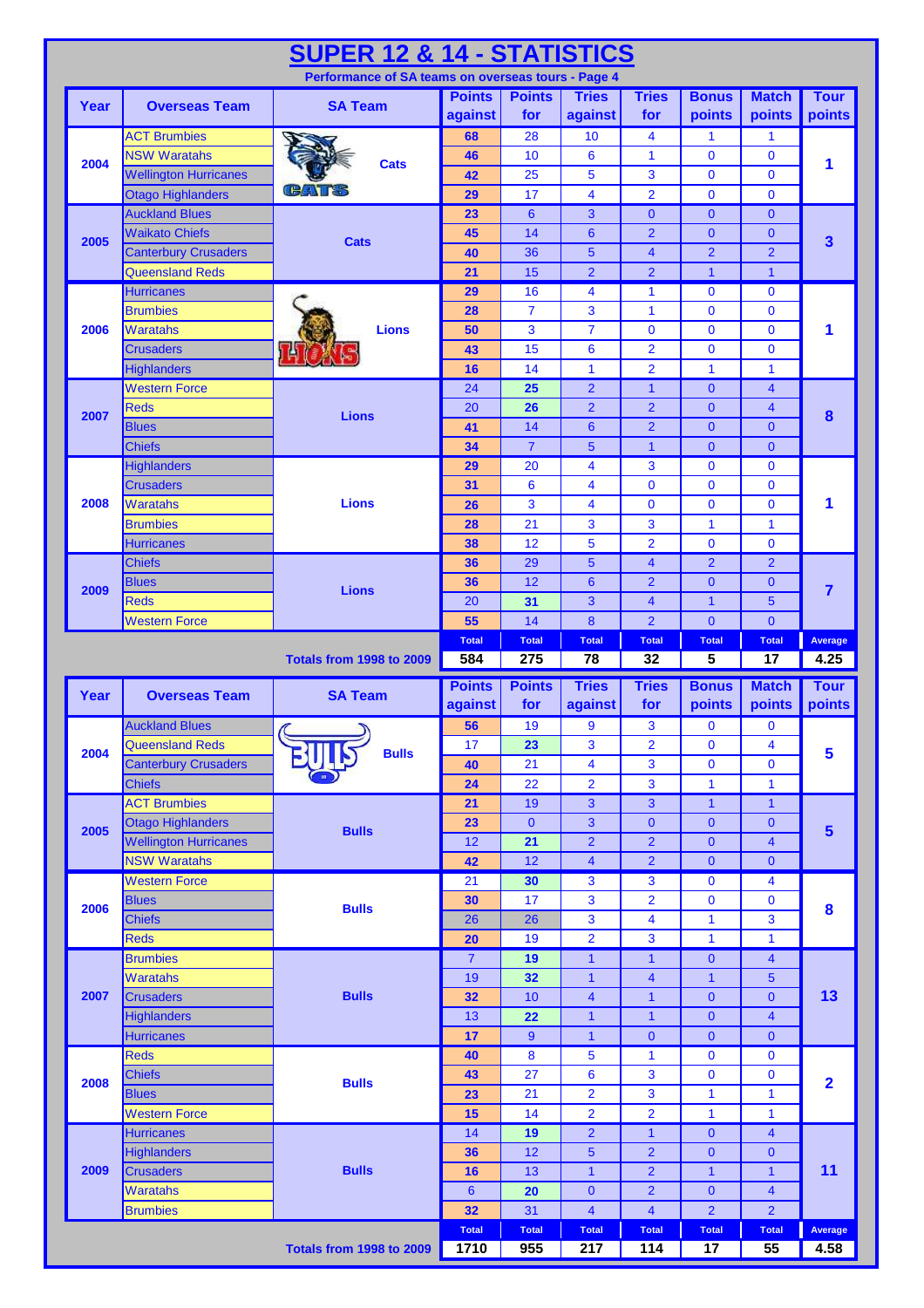|      |                                   | <b>SUPER 12 &amp; 14 - STATISTICS</b>              |                          |                      |                         |                                           |                                |                               |                         |
|------|-----------------------------------|----------------------------------------------------|--------------------------|----------------------|-------------------------|-------------------------------------------|--------------------------------|-------------------------------|-------------------------|
|      |                                   | Performance of SA teams on overseas tours - Page 5 |                          |                      |                         |                                           |                                |                               |                         |
| Year | <b>Overseas Team</b>              | <b>SA Team</b>                                     | <b>Points</b><br>against | <b>Points</b><br>for | <b>Tries</b><br>against | <b>Tries</b><br>for                       | <b>Bonus</b><br>points         | <b>Match</b><br>points        | <b>Tour</b><br>points   |
|      | <b>ACT Brumbies</b>               |                                                    | 68                       | 28                   | 10                      | $\overline{\mathbf{4}}$                   | 1                              | 1                             |                         |
|      | <b>NSW Waratahs</b>               |                                                    | 46                       | 10                   | 6                       | $\mathbf{1}$                              | $\mathbf{0}$                   | $\mathbf{0}$                  |                         |
| 2004 | <b>Wellington Hurricanes</b>      | <b>Cats</b>                                        | 42                       | 25                   | 5                       | 3                                         | $\mathbf 0$                    | $\mathbf 0$                   | 1                       |
|      | <b>Otago Highlanders</b>          | H                                                  | 29                       | 17                   | 4                       | $\overline{2}$                            | $\mathbf{0}$                   | $\mathbf 0$                   |                         |
|      | <b>Auckland Blues</b>             |                                                    | 23                       | $6\phantom{a}$       | 3                       | $\mathbf{0}$                              | $\overline{0}$                 | $\mathbf{0}$                  |                         |
| 2005 | <b>Waikato Chiefs</b>             | <b>Cats</b>                                        | 45                       | 14                   | $6\phantom{1}$          | $\overline{2}$                            | $\overline{0}$                 | $\mathbf{0}$                  | $\overline{\mathbf{3}}$ |
|      | <b>Canterbury Crusaders</b>       |                                                    | 40                       | 36                   | 5                       | $\overline{\mathbf{4}}$                   | $\overline{2}$                 | $\overline{2}$                |                         |
|      | <b>Queensland Reds</b>            |                                                    | 21                       | 15                   | $\overline{2}$          | $\overline{2}$                            | $\overline{1}$                 | $\mathbf{1}$                  |                         |
|      | <b>Waratahs</b>                   | <b>CONSTRUCTION</b>                                | 26                       | 3                    | $\overline{2}$          | $\bf{0}$                                  | $\mathbf{0}$                   | $\mathbf 0$                   |                         |
| 2006 | <b>Brumbies</b>                   | <b>Cheetahs</b>                                    | 53                       | 20                   | $\overline{7}$          | $\overline{2}$                            | $\mathbf{0}$                   | $\mathbf 0$                   | $\overline{\mathbf{2}}$ |
|      | <b>Crusaders</b><br><b>Chiefs</b> |                                                    | 53<br>33                 | 17<br>32             | $\overline{7}$<br>5     | $\overline{2}$<br>$\overline{\mathbf{4}}$ | $\mathbf 0$<br>$\overline{2}$  | $\mathbf 0$<br>$\overline{2}$ |                         |
|      | <b>Highlanders</b>                |                                                    | 21                       | $\overline{17}$      | $\overline{2}$          | $\overline{2}$                            | $\overline{1}$                 | $\mathbf{1}$                  |                         |
|      | <b>Blues</b>                      |                                                    | 26                       | 8                    | $\mathbf{1}$            | 3                                         | $\overline{0}$                 | $\mathbf{0}$                  |                         |
| 2007 | <b>Hurricanes</b>                 | <b>Cheetahs</b>                                    | 37                       | 15                   | $\overline{\mathbf{4}}$ | $\overline{2}$                            | $\overline{0}$                 | $\mathbf{0}$                  | 1                       |
|      | <b>Reds</b>                       |                                                    | 23                       | 13                   | $\overline{2}$          | $\mathbf{1}$                              | $\mathbf{0}$                   | $\mathbf{0}$                  |                         |
|      | <b>Western Force</b>              |                                                    | 45                       | 17                   | $\overline{7}$          | 3                                         | $\Omega$                       | $\mathbf{0}$                  |                         |
|      | <b>Chiefs</b>                     |                                                    | 22                       | 20                   | 3                       | $\overline{2}$                            | $\mathbf{1}$                   | $\mathbf{1}$                  |                         |
| 2008 | <b>Crusaders</b>                  | <b>Cheetahs</b>                                    | 55                       | $\overline{7}$       | 9                       | $\mathbf{1}$                              | $\mathbf{0}$                   | $\mathbf 0$                   | 3                       |
|      | <b>Brumbies</b>                   |                                                    | 29                       | 23                   | 4                       | $\overline{2}$                            | $\overline{1}$                 | 1                             |                         |
|      | <b>Waratahs</b>                   |                                                    | 23                       | 19                   | $\overline{2}$          | 3                                         | $\overline{2}$                 | 1                             |                         |
|      | <b>Western Force</b>              |                                                    | 16                       | 10                   | $\mathbf{1}$            | $\mathbf{1}$                              | $\overline{1}$                 | $\mathbf{1}$                  |                         |
| 2009 | <b>Reds</b>                       | <b>Cheetahs</b>                                    | 22                       | 3<br>12              | 3<br>$\overline{4}$     | $\mathbf{0}$<br>$\overline{2}$            | $\mathbf{0}$                   | $\mathbf{0}$                  | 1                       |
|      | <b>Hurricanes</b><br><b>Blues</b> |                                                    | 29<br>46                 | 12                   | $6\phantom{1}6$         | $\overline{2}$                            | $\overline{0}$<br>$\mathbf{0}$ | $\mathbf{0}$<br>$\mathbf{0}$  |                         |
|      | <b>Highlanders</b>                |                                                    | 32                       | $\boldsymbol{8}$     | 5                       | $\overline{1}$                            | $\mathbf{0}$                   | $\mathbf{0}$                  |                         |
|      |                                   |                                                    | <b>Total</b>             | <b>Total</b>         | <b>Total</b>            | <b>Total</b>                              | <b>Total</b>                   | <b>Total</b>                  | Average                 |
|      |                                   | <b>Totals from 2006 to 2009</b>                    | 591                      | 256                  | 74                      | 33                                        | 8                              | 7                             | 1.75                    |
|      |                                   |                                                    |                          |                      |                         |                                           |                                |                               |                         |
|      |                                   |                                                    |                          |                      |                         |                                           |                                |                               |                         |
|      |                                   | <b>SUPER 14 &amp; 15 - STATISTICS</b>              | <b>Points</b>            | <b>Points</b>        | <b>Tries</b>            | <b>Tries</b>                              | <b>Bonus</b>                   | <b>Match</b>                  | <b>Tour</b>             |
| Year | <b>Overseas Team</b>              | <b>SA Team</b>                                     | against                  | for                  | against                 | for                                       | points                         | points points                 |                         |
|      | <b>Crusaders</b>                  |                                                    | 35                       | 6                    | 4                       | 0                                         | $\mathbf 0$                    | $\mathbf 0$                   |                         |
|      | <b>Waratahs</b>                   |                                                    | 25                       | 21                   | 3                       | $\overline{2}$                            | $\mathbf{1}$                   | 1                             |                         |
| 2010 | <b>Brumbies</b>                   | <b>Sharks</b>                                      | 24                       | 22                   | $\overline{2}$          | 1                                         | $\mathbf{1}$                   | 1                             | 10                      |
|      | <b>Highlanders</b>                |                                                    | 16                       | 30                   | 1                       | 3                                         | $\mathbf 0$                    | 4                             |                         |
|      | <b>Hurricanes</b>                 | <b>THE SHARKS</b>                                  | 26                       | 29                   | $\overline{2}$          | $\overline{2}$                            | $\mathbf 0$                    | 4                             |                         |
|      | <b>Western Force</b>              |                                                    | 12                       | 39                   | $\mathbf{0}$            | 5                                         | $\mathbf{1}$                   | $\sqrt{5}$                    |                         |
| 2011 | <b>Rebels</b>                     | <b>Sharks</b>                                      | 32                       | 34                   | $\overline{\mathbf{4}}$ | $\overline{\mathbf{4}}$                   | $\overline{1}$                 | $\sqrt{5}$                    | 12                      |
|      | <b>Chiefs</b>                     |                                                    | 15                       | 9                    | $\mathbf{0}$            | $\mathbf{0}$                              | $\mathbf{1}$                   | 1                             |                         |
|      | Crusaders (Twickenham)            |                                                    | 44                       | 28                   | 5                       | $\overline{4}$                            | $\mathbf{1}$                   | $\mathbf{1}$                  |                         |
|      |                                   |                                                    |                          |                      |                         |                                           |                                |                               |                         |
| 2012 |                                   | <b>Sharks</b>                                      |                          |                      |                         |                                           |                                |                               | $\mathbf 0$             |
|      |                                   |                                                    |                          |                      |                         |                                           |                                |                               |                         |
|      |                                   |                                                    |                          |                      |                         |                                           |                                |                               |                         |
|      |                                   |                                                    |                          |                      |                         |                                           |                                |                               |                         |
| 2013 |                                   | <b>Sharks</b>                                      |                          |                      |                         |                                           |                                |                               | $\mathbf{0}$            |
|      |                                   |                                                    |                          |                      |                         |                                           |                                |                               |                         |
|      |                                   |                                                    |                          |                      |                         |                                           |                                |                               |                         |
|      |                                   |                                                    |                          |                      |                         |                                           |                                |                               |                         |
|      |                                   |                                                    |                          |                      |                         |                                           |                                |                               |                         |
| 2014 |                                   | <b>Sharks</b>                                      |                          |                      |                         |                                           |                                |                               | $\mathbf 0$             |
|      |                                   |                                                    |                          |                      |                         |                                           |                                |                               |                         |
|      |                                   |                                                    |                          |                      |                         |                                           |                                |                               |                         |
|      |                                   |                                                    |                          |                      |                         |                                           |                                |                               |                         |
| 2015 |                                   | <b>Sharks</b>                                      |                          |                      |                         |                                           |                                |                               | $\mathbf{0}$            |
|      |                                   |                                                    |                          |                      |                         |                                           |                                |                               |                         |
|      |                                   | <b>Totals from 1998 to 2015</b>                    | <b>Total</b><br>1681     | <b>Total</b><br>1299 | <b>Total</b><br>190     | <b>Total</b><br><b>150</b>                | <b>Total</b><br>29             | <b>Total</b><br>111           | Average<br>7.93         |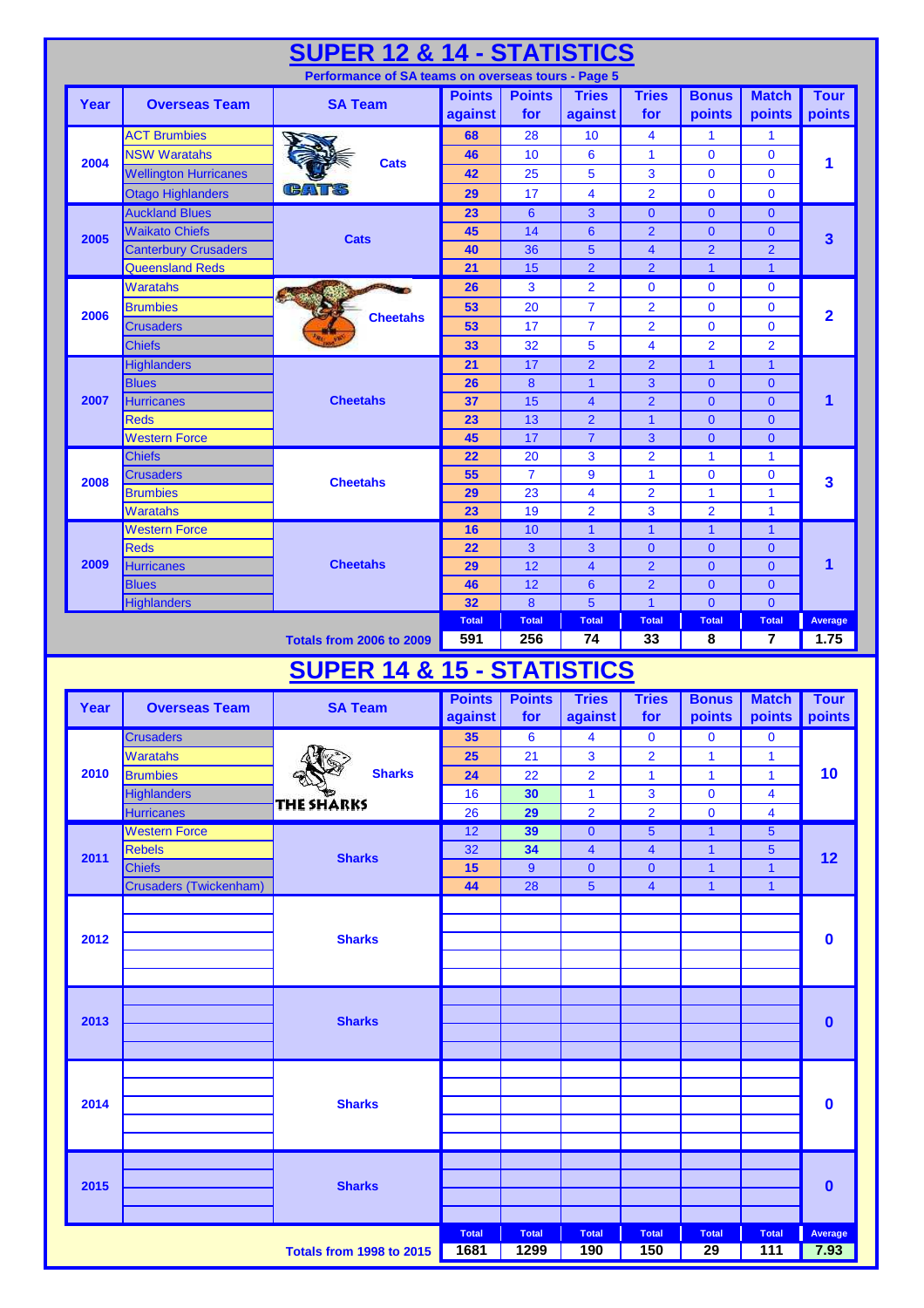|      |                                       | <b>SUPER 14 &amp; 15 - STATISTICS</b>              |                          |                       |                                  |                              |                              |                            |                       |
|------|---------------------------------------|----------------------------------------------------|--------------------------|-----------------------|----------------------------------|------------------------------|------------------------------|----------------------------|-----------------------|
|      |                                       | Performance of SA teams on overseas tours - Page 6 |                          |                       |                                  |                              |                              |                            |                       |
| Year | <b>Overseas Team</b>                  | <b>SA Team</b>                                     | <b>Points</b><br>against | <b>Points</b><br>for  | <b>Tries</b><br>against          | <b>Tries</b><br>for          | <b>Bonus</b><br>points       | <b>Match</b><br>points     | <b>Tour</b><br>points |
|      | <b>Western Force</b>                  |                                                    | 16                       | 15                    | 1                                | $\mathbf 0$                  | $\mathbf{1}$                 | 1                          |                       |
| 2010 | <b>Blues</b>                          | STORMERS<br><b>Stormers</b>                        | 21                       | 22                    | 3                                | 3                            | $\mathbf 0$                  | 4                          | 11                    |
|      | <b>Chiefs</b>                         |                                                    | 15                       | 49                    | $\overline{2}$                   | $6\phantom{a}$               | $\mathbf{1}$                 | 5                          |                       |
|      | <b>Reds</b>                           | vodacom                                            | 16                       | 13                    | $\mathbf{1}$                     | $\mathbf{1}$                 | $\mathbf{1}$                 | $\mathbf{1}$               |                       |
|      | <b>Chiefs</b>                         |                                                    | 30                       | 23                    | $\mathbf{3}$                     | $\overline{2}$               | $\mathbf{1}$                 | $\mathbf{1}$               |                       |
| 2011 | <b>Blues</b>                          | <b>Stormers</b>                                    | 26                       | 28                    | $\overline{2}$                   | 3                            | $\mathbf{0}$                 | $\overline{\mathbf{4}}$    | 14                    |
|      | <b>Brumbies</b>                       |                                                    | $\mathbf{3}$             | 16                    | $\mathbf{0}$                     | $\mathbf{1}$                 | $\mathbf{0}$                 | $\overline{4}$             |                       |
|      | <b>Rebels</b>                         |                                                    | $\overline{3}$           | 40                    | $\overline{0}$                   | $\overline{5}$               | $\overline{1}$               | 5 <sup>5</sup>             |                       |
|      |                                       |                                                    |                          |                       |                                  |                              |                              |                            |                       |
| 2012 |                                       | <b>Stormers</b>                                    |                          |                       |                                  |                              |                              |                            | $\mathbf 0$           |
|      |                                       |                                                    |                          |                       |                                  |                              |                              |                            |                       |
|      |                                       |                                                    |                          |                       |                                  |                              |                              |                            |                       |
|      |                                       |                                                    |                          |                       |                                  |                              |                              |                            |                       |
| 2013 |                                       | <b>Stormers</b>                                    |                          |                       |                                  |                              |                              |                            | $\mathbf 0$           |
|      |                                       |                                                    |                          |                       |                                  |                              |                              |                            |                       |
|      |                                       |                                                    |                          |                       |                                  |                              |                              |                            |                       |
|      |                                       |                                                    |                          |                       |                                  |                              |                              |                            |                       |
|      |                                       |                                                    |                          |                       |                                  |                              |                              |                            |                       |
| 2014 |                                       | <b>Stormers</b>                                    |                          |                       |                                  |                              |                              |                            | $\mathbf 0$           |
|      |                                       |                                                    |                          |                       |                                  |                              |                              |                            |                       |
|      |                                       |                                                    |                          |                       |                                  |                              |                              |                            |                       |
|      |                                       |                                                    |                          |                       |                                  |                              |                              |                            |                       |
| 2015 |                                       | <b>Stormers</b>                                    |                          |                       |                                  |                              |                              |                            | $\mathbf 0$           |
|      |                                       |                                                    |                          |                       |                                  |                              |                              |                            |                       |
|      |                                       |                                                    |                          |                       |                                  |                              |                              |                            |                       |
|      |                                       |                                                    | <b>Total</b>             | <b>Total</b>          | <b>Total</b>                     | <b>Total</b>                 | <b>Total</b>                 | <b>Total</b>               | Average               |
|      |                                       | <b>Totals from 1998 to 2015</b>                    | 1500                     | 1274                  | 173                              | 144                          | $\overline{27}$              | 117                        | 8.36                  |
|      |                                       |                                                    |                          |                       |                                  |                              |                              |                            |                       |
|      |                                       |                                                    |                          |                       |                                  |                              |                              |                            |                       |
| Year | <b>Overseas Team</b>                  | <b>SA Team</b>                                     | <b>Points</b>            | <b>Points</b>         | <b>Tries</b>                     | <b>Tries</b>                 | <b>Bonus</b>                 | <b>Match</b>               | <b>Tour</b>           |
|      |                                       |                                                    | against                  | for                   | against                          | for                          | points                       | points                     | points                |
|      | <b>Hurricanes</b>                     | $\mu_{\alpha}$                                     | 33                       | 18                    | 4                                | $\overline{2}$               | $\mathbf 0$                  | $\bf{0}$                   |                       |
|      | <b>Brumbies</b>                       |                                                    | 24                       | 13                    | 3                                | $\mathbf 1$                  | 0                            | $\bf{0}$                   |                       |
| 2010 | <b>Waratahs</b>                       | <b>Lions</b>                                       | 73                       | 12                    | 11                               | $\overline{2}$               | $\bf{0}$                     | $\mathbf 0$                | 1                     |
|      | <b>Crusaders</b>                      | NS<br>$\blacksquare$                               | 46                       | 19                    | $\overline{\mathbf{5}}$          | $\mathbf{1}$                 | $\bf{0}$                     | $\mathbf 0$                |                       |
|      | <b>Highlanders</b><br><b>Brumbies</b> |                                                    | 39                       | 29                    | $\overline{\mathbf{3}}$          | 5<br>$\overline{\mathbf{4}}$ | $\mathbf{1}$<br>$\mathbf{1}$ | $\mathbf{1}$               |                       |
|      | Waratahs                              |                                                    | $\overline{20}$<br>29    | $\overline{29}$<br>12 | $\overline{2}$<br>$\overline{5}$ | $\overline{2}$               | $\pmb{0}$                    | $\sqrt{5}$<br>$\mathbf{0}$ |                       |
| 2011 | Highlanders                           | <b>Lions</b>                                       | 22                       | 26                    | $\mathbf{1}$                     | $\overline{2}$               | $\pmb{0}$                    | $\overline{\mathbf{4}}$    | $\overline{9}$        |
|      | <b>Hurricanes</b>                     |                                                    | 38                       | 27                    | $\overline{4}$                   | 3                            | $\pmb{0}$                    | $\overline{0}$             |                       |
|      |                                       |                                                    |                          |                       |                                  |                              |                              |                            |                       |
|      |                                       |                                                    |                          |                       |                                  |                              |                              |                            |                       |
| 2012 |                                       | <b>Lions</b>                                       |                          |                       |                                  |                              |                              |                            | $\mathbf 0$           |
|      |                                       |                                                    |                          |                       |                                  |                              |                              |                            |                       |
|      |                                       |                                                    |                          |                       |                                  |                              |                              |                            |                       |
|      |                                       |                                                    |                          |                       |                                  |                              |                              |                            |                       |
| 2013 |                                       | <b>Lions</b>                                       |                          |                       |                                  |                              |                              |                            | $\mathbf 0$           |
|      |                                       |                                                    |                          |                       |                                  |                              |                              |                            |                       |
|      |                                       |                                                    |                          |                       |                                  |                              |                              |                            |                       |
|      |                                       |                                                    |                          |                       |                                  |                              |                              |                            |                       |
| 2014 |                                       | <b>Lions</b>                                       |                          |                       |                                  |                              |                              |                            |                       |
|      |                                       |                                                    |                          |                       |                                  |                              |                              |                            | $\mathbf 0$           |
|      |                                       |                                                    |                          |                       |                                  |                              |                              |                            |                       |
|      |                                       |                                                    |                          |                       |                                  |                              |                              |                            |                       |
|      |                                       |                                                    |                          |                       |                                  |                              |                              |                            |                       |
| 2015 |                                       | <b>Lions</b>                                       |                          |                       |                                  |                              |                              |                            | $\mathbf 0$           |
|      |                                       |                                                    |                          |                       |                                  |                              |                              |                            |                       |
|      |                                       |                                                    | <b>Total</b>             | <b>Total</b>          | <b>Total</b>                     | <b>Total</b>                 | <b>Total</b>                 | <b>Total</b>               | Average               |
|      |                                       | <b>Totals from 2006 to 2015</b>                    | 908                      | 460                   | 116                              | 54                           | 7                            | $\overline{27}$            | 4.50                  |